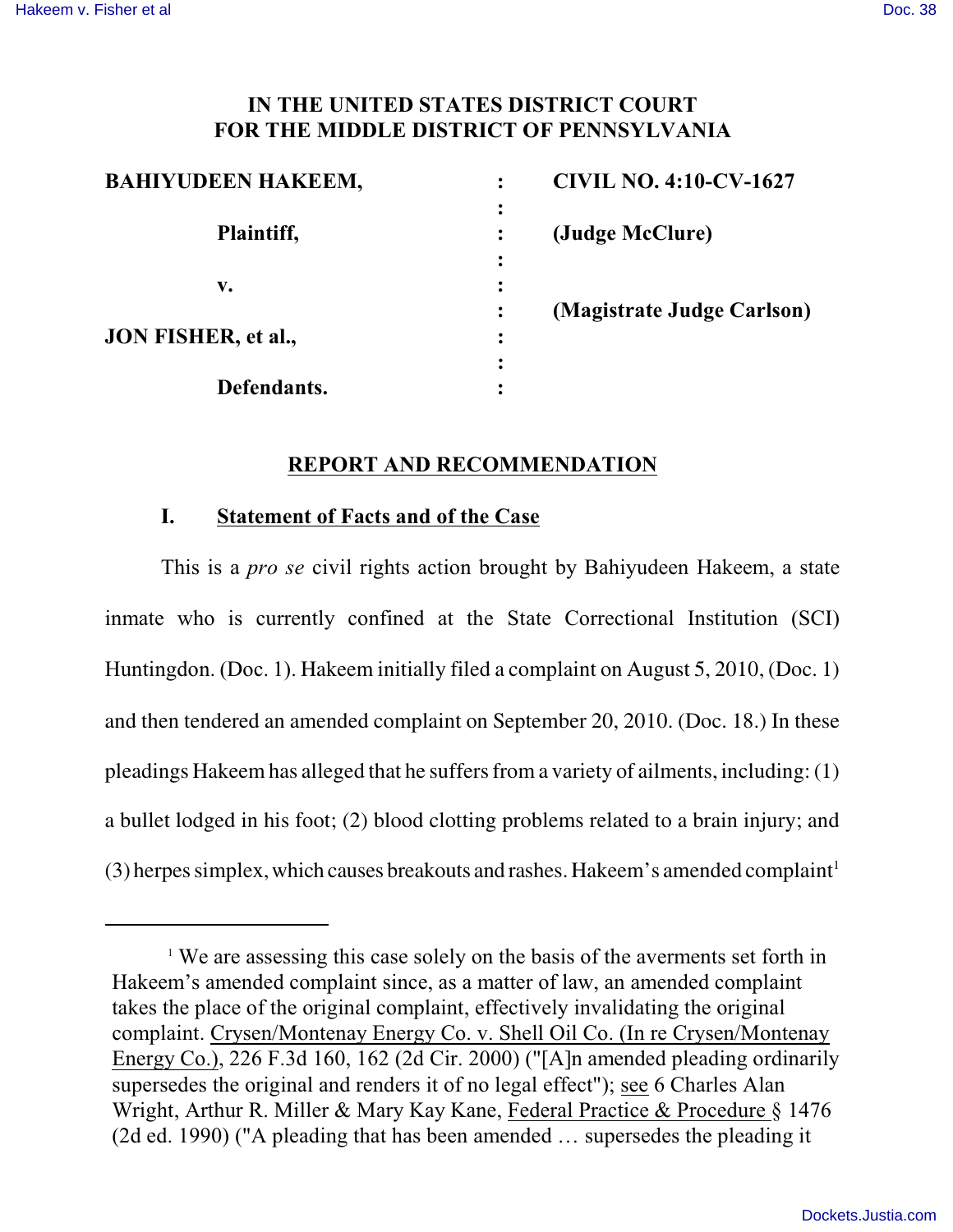named ten prison officials as Defendants, and alleged that these prison officials have violated his rights under the Eighth Amendment to the United States Constitution to be free from cruel and unusual punishment by displaying deliberate indifference to his serious medical needs.

Hakeem's amended complaint initially listed ten named Defendants. Included among these ten Defendants were the following four individuals: Jon Fisher, the superintendent at the prison, two nurse supervisors, Gerald Hartman, and Julie Cowher, and a nurse, Shannon Parks. While these four persons were named as Defendants in Hakeem's amended complaint, the amended complaint was devoid of factual allegations regarding individual misconduct by any of these Defendants, and the liability of a number of the Defendants appeared to be premised on principles of *respondeat superior* because these Defendants served as prison supervisors. On October 18, 2010, these Defendants filed a motion to dismiss which, in part, challenged the legal sufficiency of the Plaintiff's complaint with respect to these four Defendants. (Docs. 31 and 32.) Hakeem responded to this motion, (Doc. 35) filing a brief which was notable in its candor with respect to these four Defendants stating: "With regard to these defendants [Fisher, Parks, Cowher and Hartman] the plaintiff would concede to this [dismissal] after review of much case law there has been no

modifies…. Once an amended pleading is interposed, the original pleading no longer performs any function in the case….").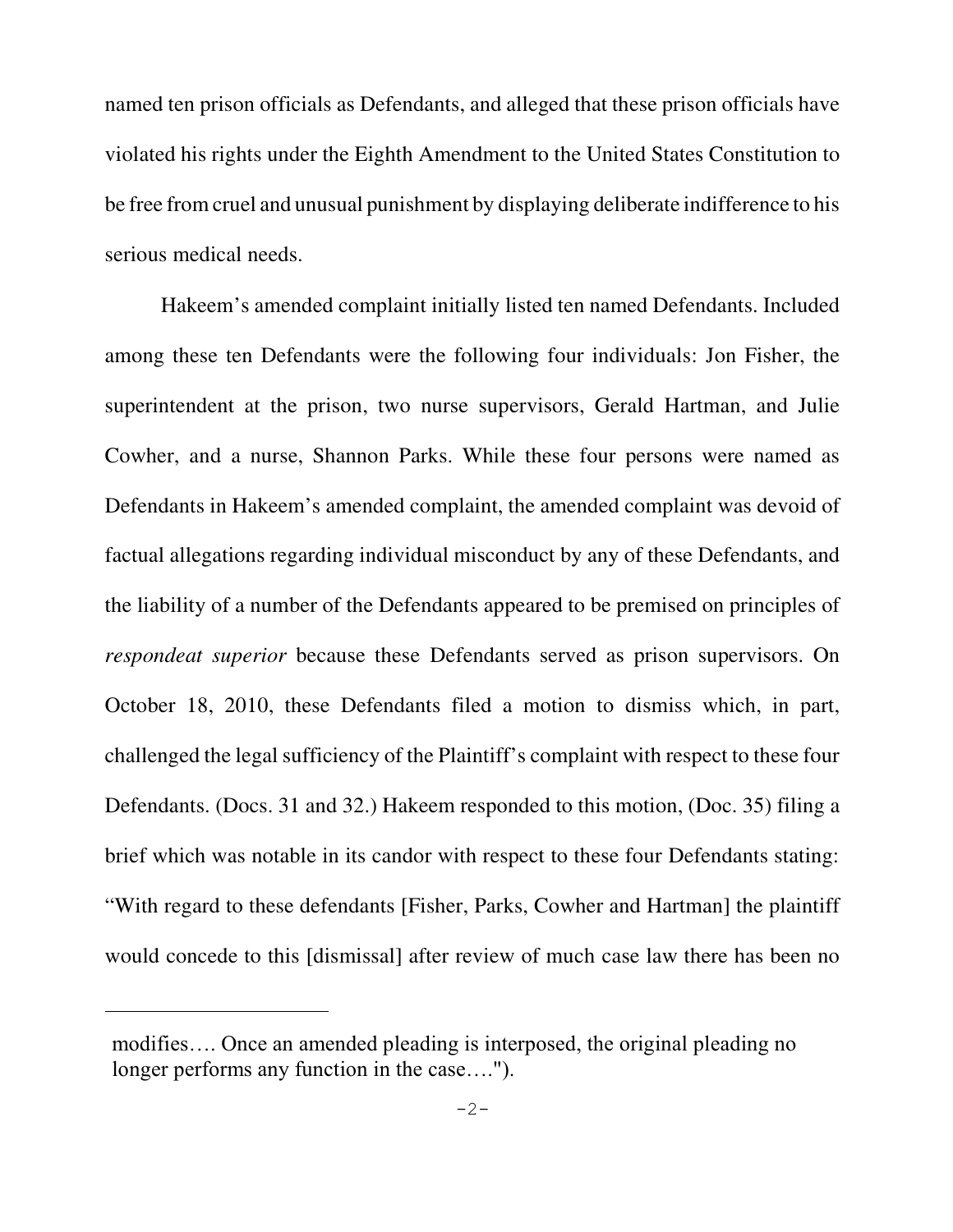personal involvement from these defendants. So plaintiff motions that they be remove[d] as defendants to this action." (Doc. 35, p. 5.)

With Hakeem's voluntary dismissal of his complaint against these four Defendants, six Defendants remain in this action: Dr. Christina Doll, Dr. Ronald Long, Physician Assistant Joshua Mahute, who is identified only as "Josh" in Hakeem's complaint, Health Care Administrator William Dreibelbis, and two Physician Assistants who are only identified as Gillman and Tyson<sup>2</sup>. (Doc. 18.) As to these remaining Defendants, Hakeem alleges that the Defendants violated his rights under the Eighth Amendment to the United States Constitution to be free from cruel and unusual punishment by displaying deliberate indifference to hisserious medical needs. In particular, in his amended complaint, Hakeem protests the care he received from prison medical staff for bullet fragments lodged in his foot. Yet, while Hakeem complains about this care, alleging deliberate indifference by the Defendants to his foot injury, his pleadings provide a different, and more detailed, account of the care he has received.

<sup>&</sup>lt;sup>2</sup>It appears that Gillman and Tyson, who have not been further identified, also apparently have not been served in this case, and have not, therefore, responded in any fashion to this complaint. Nonetheless, we will examine the adequacy of the amended complaint with respect to these defendants under the screening standards prescribed by 28 U.S.C.  $\S$  1915(e)(2)(B)(ii), which are substantively similar to those defined by Rule 12(b)(6).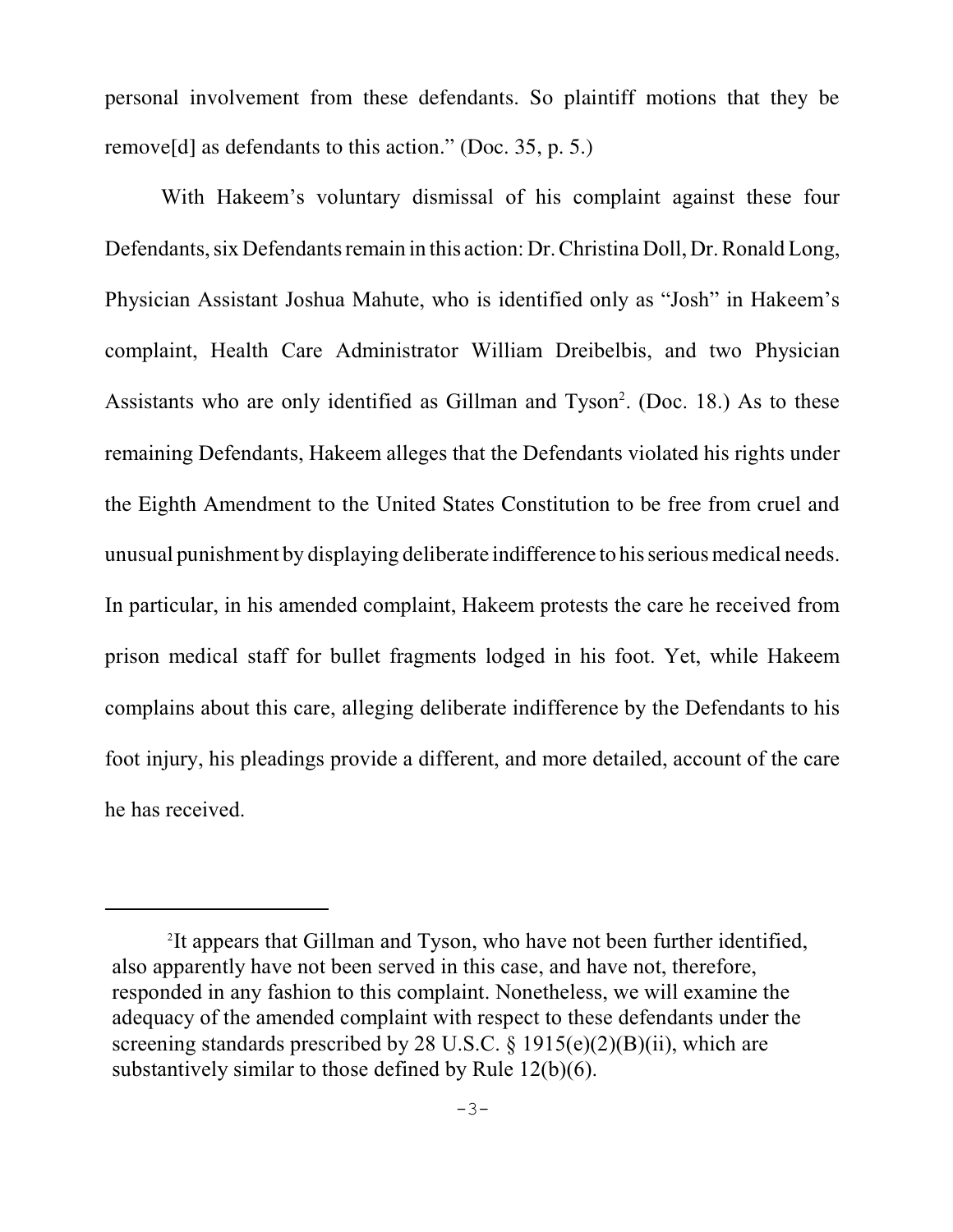According to Hakeem's amended complaint, some time prior to March 22, 2010, while he was being seen by Physician Assistant Gillman regarding some other medical complaint, he discussed these bullet fragments in his foot. (Doc. 18, ¶19.) In response to this complaint, Hakeem alleges that Gillman recommended that he sign up for a separate sick call appointment to address this other medical concern.(Id., ¶20.) This averment, which claims that Gillman recommended that the Plaintiff get further care for his foot, is the only factual recital in the amended complaint relating to Defendant Gillman.

Hakeem then alleges that he followed Gillman's advice and scheduled a sick call visit on March 22, 2010, at which time he requested orthopedic shoes.  $(\underline{Id}, \P21)$ . While the Physician Assistant on duty that day, Physician Assistant Tyson<sup>3</sup>, allegedly did not independently examine Hakeem's foot, his concerns were not ignored. Quite the contrary, Hakeem alleges in his amended complaint that he was scheduled for a medical examination by Dr. Doll two days later, on March 24, 2010. (Id., ¶22.) During this March 24 appointment Dr. Doll is alleged by the Plaintiff to have examined Hakeem's foot, recommended orthopedic shoes for Hakeem, and prescribed medication for him, medication which Hakeem declined to take. (Id.) On the basis of these factual averments– which indicate that Dr. Doll examined his foot, prescribed

<sup>&</sup>lt;sup>3</sup>This is the only factual averment relating to Defendant Tyson in the amended complaint.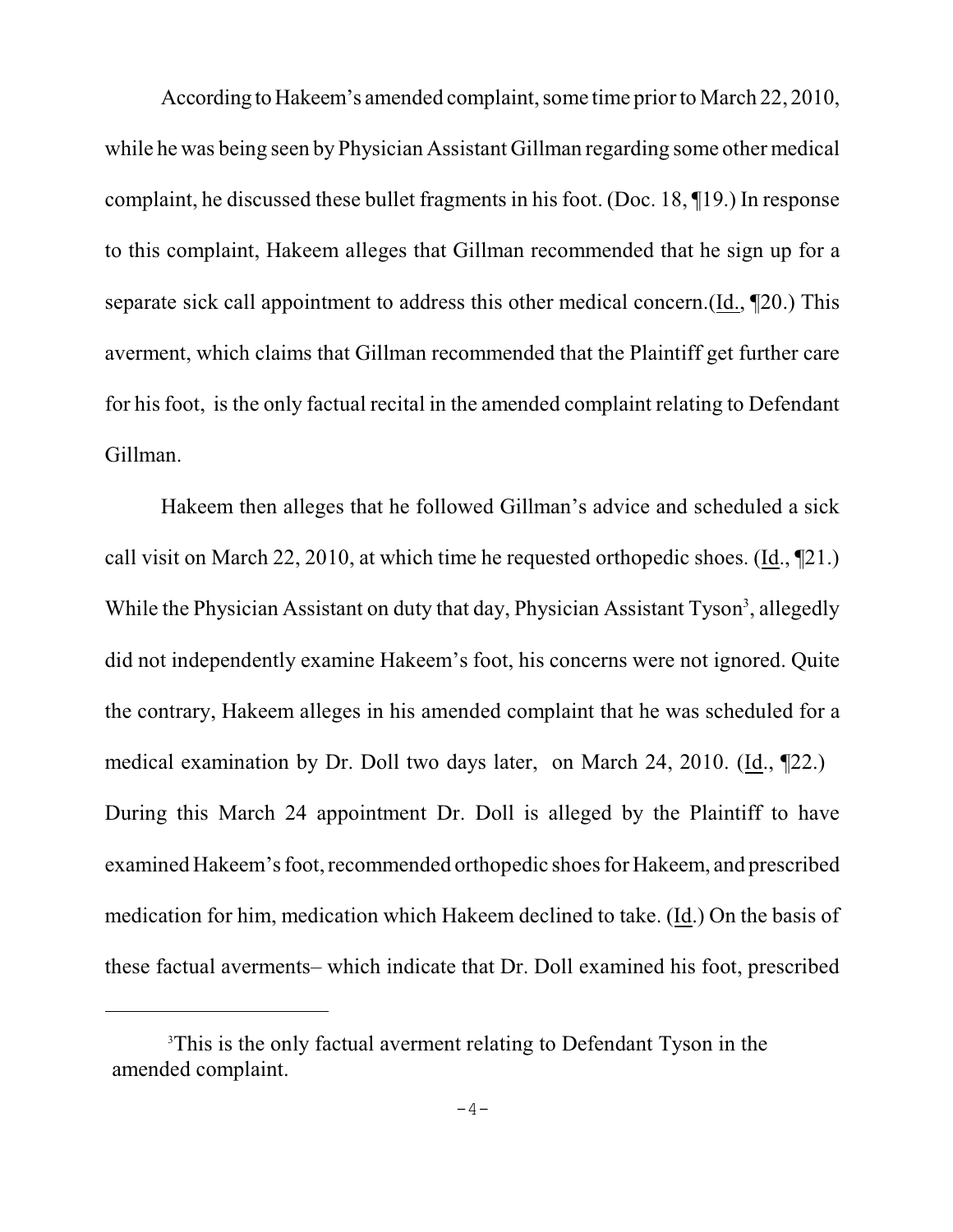medication, and recommended orthopedic shoes for Hakeem– the Plaintiff alleges that this Defendant was deliberately indifferent to his medical needs.

According to the amended complaint, approximately ten days after his appointment with Dr. Doll, Hakeem was seen by another doctor at the prison, Dr. Doll's supervisor, Dr. Ronald Long, who advised Hakeem that from his review of xrays, neither corrective surgery nor orthopedic shoes were called for in Hakeem's case. (Id., ¶¶23 and 24.) Thus, according to the amended complaint, Hakeem was seen by at least four care-givers over the span of a month regarding these foot complaints, (id.,  $\P$ [19-24); was provided a cane to assist him in walking, (id.,  $\P$ 26); had x-rays examined by physicians, (id. ¶¶23 and 24) and had pain medications prescribed for him iId., [22]. Despite this care, described by Hakeem in his pleadings, the Plaintiff insists that he and Dr. Long had a dispute regarding the need for some forms of treatment for his foot injury, specifically, they disagreed regarding the medical necessity of corrective surgery and orthopedic shoes. Hakeem's disagreement with Dr. Long regarding the need for orthopedic shoes or corrective surgery is the gist of his constitutional claim as to this Defendant.

Hakeem alleges that he pursued this medical dispute through the prison grievance process, but had his grievance denied by Defendant William Dreibelbis, who accepted Dr. Long's views regarding the lack of medical necessity for corrective surgery and orthopedic shoes. (Id., ¶31.) These allegations that Defendant Dreibelbis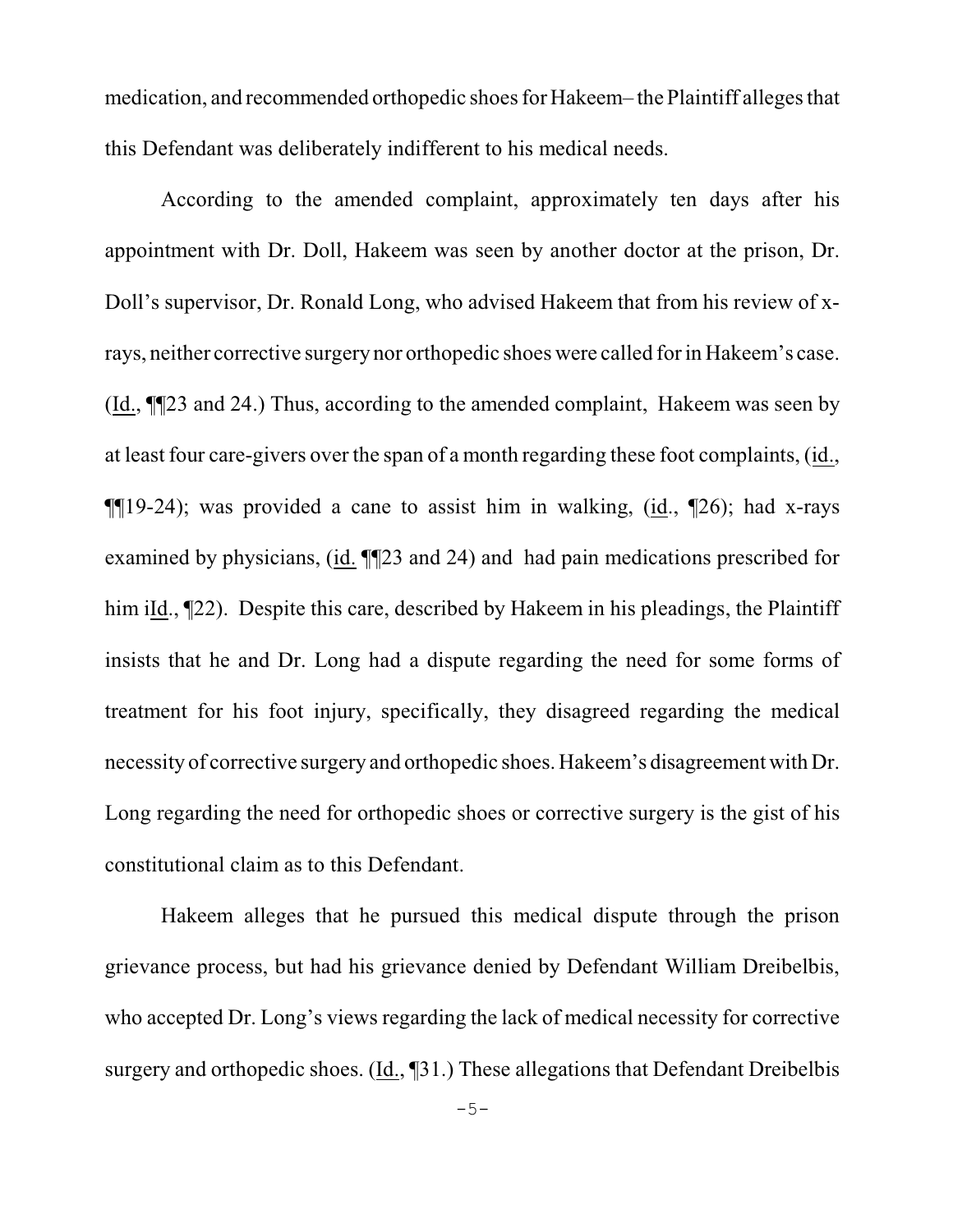denied his grievance are the only factual averment in the amended complaint relating to Defendant Dreibelbis.

Finally, as for Defendant Physician Assistant Joshua Mahute, who is identified only as "Josh" in Hakeem's complaint, a review ofthe amended complaint reveals that it contains no factual recitals whatsoever concerning actions allegedly taken, or neglected, by this particular Defendant. Thus, the amended complaint makes no reference to this specific Defendant, other than including him in the caption of the complaint. (Doc. 18.)

A number of the Defendants have now filed motions to dismiss various claims lodged by Hakeem in his amended complaint. (Docs. 29 and 32.) These motions have been fully briefed by the parties(Docs. 30, 33, and 35) and are now ripe for resolution. The motions also identify legal deficiencies in the Plaintiff's amended complaint with respect to two Defendants who have not yet been served, Defendants Gillman and Tyson. These deficiencies, in turn, warrant examination under the screening standard prescribed by  $\S 1915(e)(2)(B)(ii)$ . Having conducted this examination, for the reasons set forth below, it is recommended that these motions to dismiss be granted and this case be dismissed as to all remaining Defendants.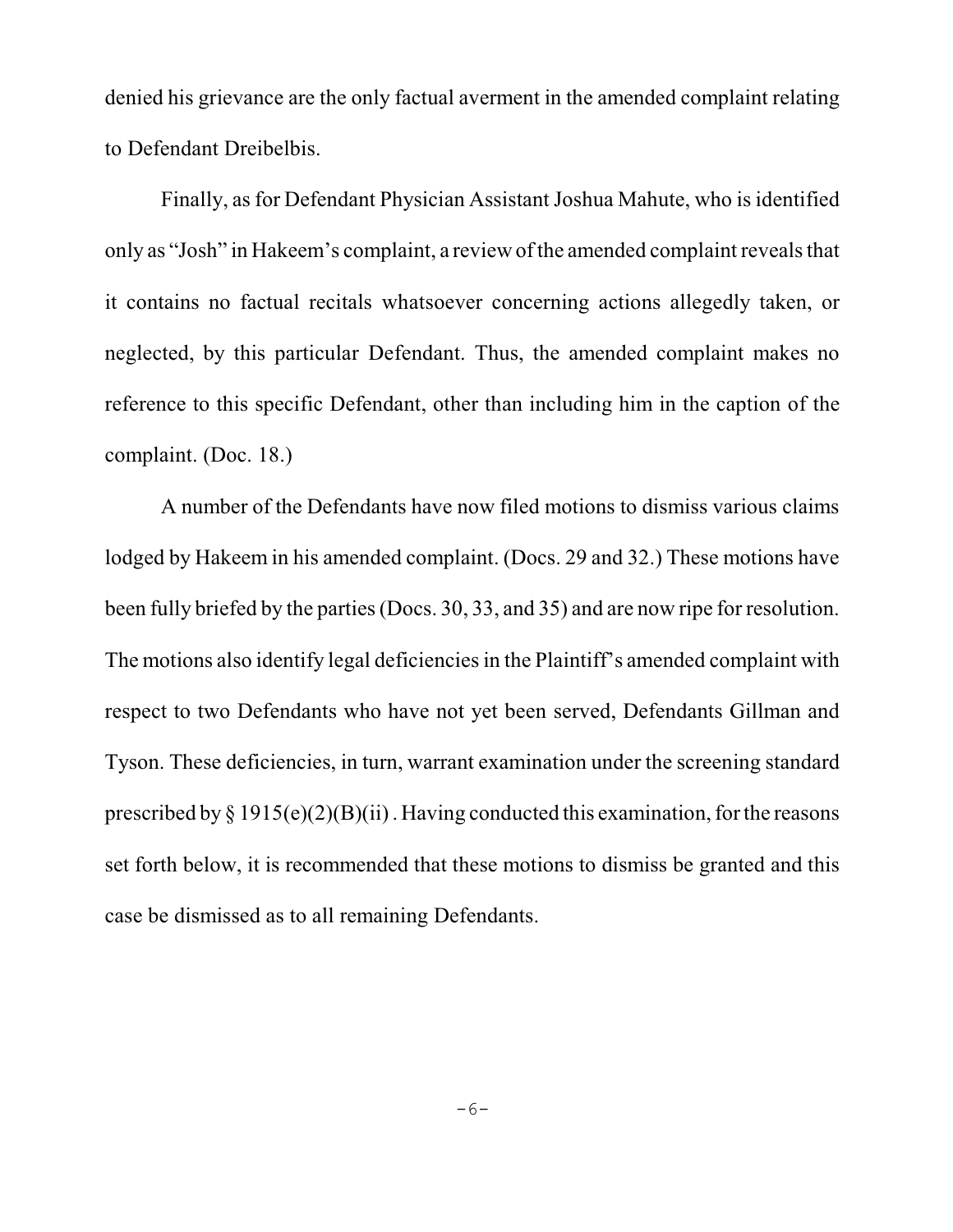#### **II. Discussion**

#### **A. Rule 12(b)(6)– The Legal Standard.**

A number of the Defendants have filed motions to dismiss this complaint under Rule 12(b)(6) of the Federal Rules of Civil Procedure. In addition, this Court also has a statutory obligation to conduct a preliminary review of *pro se* complaints brought by plaintiffs given leave to proceed *in forma pauperis*. See 28 U.S.C. § 1915(e)(2)(B)(ii). Specifically, the Court must assess whether a *pro se* complaint fails to state a claim upon which relief may be granted, since Rule 12(b)(6) of the Federal Rules of Civil Procedure provides that a complaint should be dismissed for "failure to state a claim upon which relief can be granted." Fed. R. Civ. P. 12(b)(6). Furthermore, when reviewing *in forma pauperis* complaints, 28 U.S.C. §  $1915(e)(2)(B)(ii)$  specifically enjoins us to "dismiss the complaint at any time if the court determines that . . . the action . . . fails to state a claim upon which relief may be granted."

With respect to this benchmark standard for legal sufficiency of a complaint, the United States Court of Appeals for the Third Circuit has aptly noted the evolving standards governing pleading practice in federal court, stating that:

Standards of pleading have been in the forefront of jurisprudence in recent years. Beginning with the Supreme Court's opinion in [Bell](http://www.westlaw.com/Find/Default.wl?rs=dfa1.0&vr=2.0&DB=708&FindType=Y&SerialNum=2012293296) [Atlantic Corp. v. Twombly](http://www.westlaw.com/Find/Default.wl?rs=dfa1.0&vr=2.0&DB=708&FindType=Y&SerialNum=2012293296)*,* 550 U.S. 544 (12007) continuing with our opinion in [Phillips](http://www.westlaw.com/Find/Default.wl?rs=dfa1.0&vr=2.0&FindType=Y&SerialNum=2015125207) [v. County of Allegheny, 515 F.3d 224, 230 (3d Cir.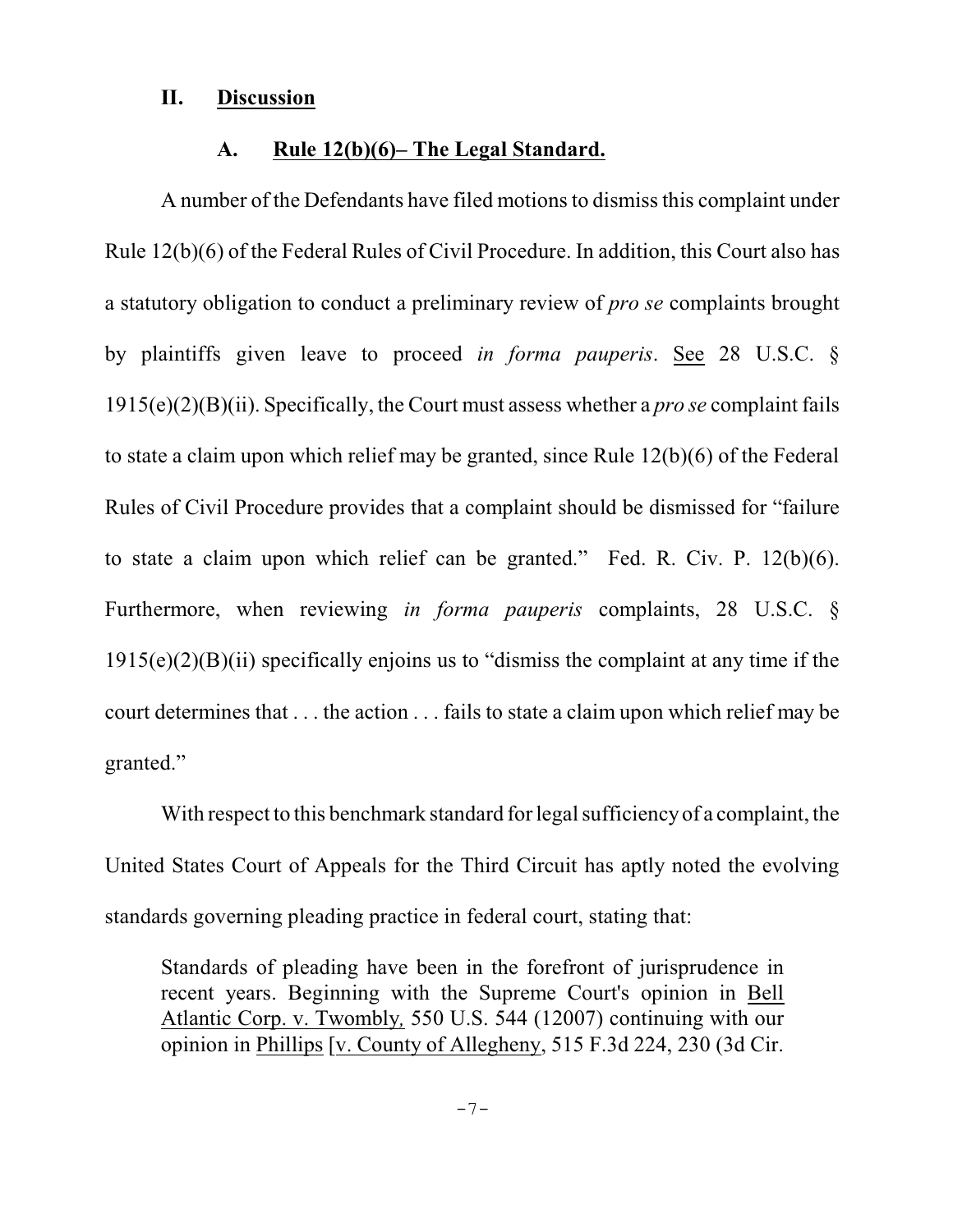2008)]and culminating recently with the Supreme Court's decision in [Ashcroft v. Iqbal](http://www.westlaw.com/Find/Default.wl?rs=dfa1.0&vr=2.0&DB=708&FindType=Y&ReferencePositionType=S&SerialNum=2018848474&ReferencePosition=1955) –U.S.–, 129 S.Ct. 1937 (2009) pleading standards have seemingly shifted fromsimple notice pleading to a more heightened form of pleading, requiring a plaintiff to plead more than the possibility of relief to survive a motion to dismiss.

Fowler v. UPMC Shadyside, 578 F.3d 203, 209-10 (3d Cir. 2009).

In considering whether a complaint fails to state a claim upon which relief may be granted, the court must accept as true all allegations in the complaint and all reasonable inferences that can be drawn therefrom are to be construed in the light most favorable to the plaintiff. Jordan v. Fox Rothschild, O'Brien & Frankel, Inc., 20 F.3d 1250, 1261 (3d Cir. 1994). However, a court "need not credit a complaint's bald assertions or legal conclusions when deciding a motion to dismiss." Morse v. Lower Merion Sch. Dist., 132 F.3d 902, 906 (3d Cir. 1997). Additionally a court need not "assume that a *...* plaintiff can prove facts that the *...* plaintiff has not alleged." Associated Gen. Contractors of Cal. v. California State Council of Carpenters, 459 U.S. 519, 526 (1983). As the Supreme Court held in Bell Atlantic Corp. v. Twombly, 550 U.S. 544 (2007), in order to state a valid cause of action a plaintiff must provide some factual grounds for relief which "requires more than labels and conclusions, and a formulaic recitation of the elements of a cause of actions will not do." Id. at 555. "Factual allegations must be enough to raise a right to relief above the speculative level." Id. In keeping with the principles of Twombly, the Supreme Court has underscored that a trial court must assess whether a complaint states facts upon which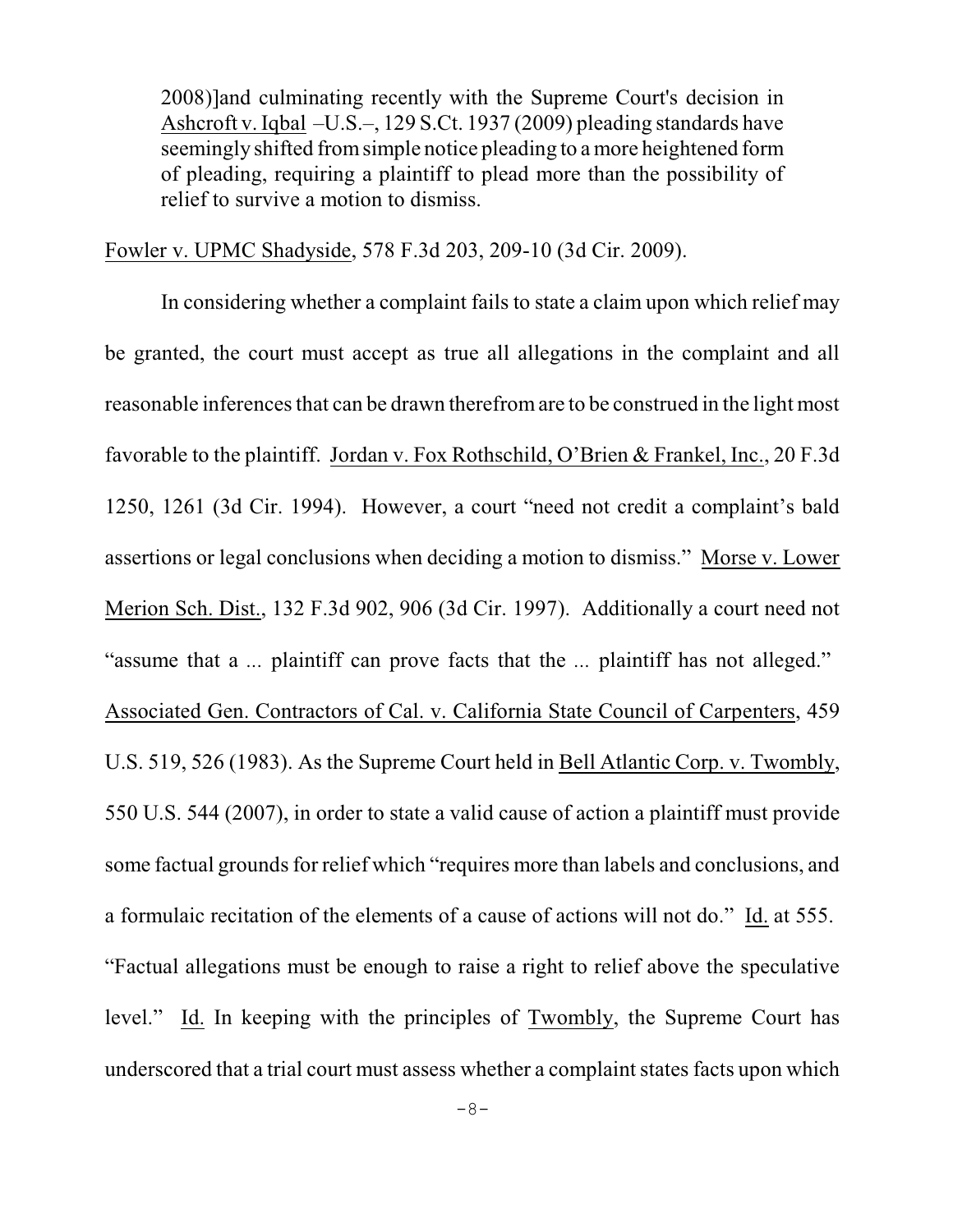relief can be granted when ruling on a motion to dismiss. In Ashcroft v. Iqbal, U.S.

\_\_, 129 S.Ct. 1937 (2009), the Supreme Court held that, when considering a motion to dismiss, a court should "begin by identifying pleadings that, because they are no more than conclusions, are not entitled to the assumption of truth." Id. at 1950. According to the Supreme Court, "[t]hreadbare recitals of the elements of a cause of action, supported by mere conclusory statements, do not suffice." Id. at 1949. Rather, in conducting a review of the adequacy of complaint, the Supreme Court has advised trial courts that they must:

[B]egin by identifying pleadings that because they are no more than conclusions are not entitled to the assumption of truth. While legal conclusions can provide the framework of a complaint, they must be supported by factual allegations. When there are well-pleaded factual allegations, a court should assume their veracity and then determine whether they plausibly give rise to an entitlement to relief.

Id. at 1950.

Thus, following Twombly and Iqbal a well-pleaded complaint must contain more than mere legal labels and conclusions. Rather, a complaint must recite factual allegations sufficient to raise the plaintiff's claimed right to relief beyond the level of mere speculation. As the United States Court of Appeals for the Third Circuit has stated:

[A]fter [Iqbal,](http://www.westlaw.com/Find/Default.wl?rs=dfa1.0&vr=2.0&FindType=Y&SerialNum=2018848474) when presented with a motion to dismiss for failure to state a claim, district courts should conduct a two-part analysis. First, the factual and legal elements of a claim should be separated. The District Court must accept all of the complaint's well-pleaded facts as true, but may disregard any legal conclusions. Second, a District Court must then determine whether the facts alleged in the complaint are sufficient to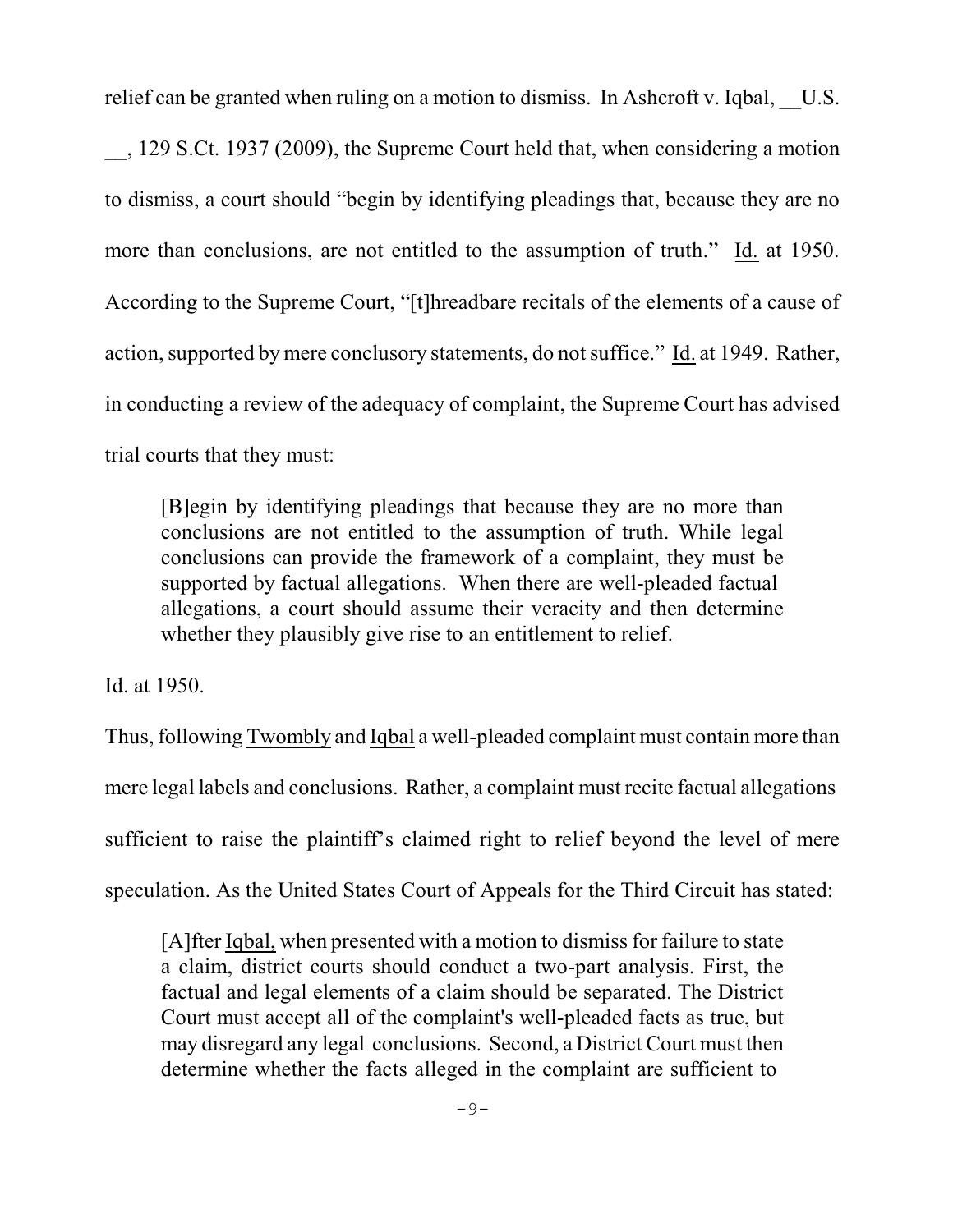show that the plaintiff has a "plausible claim for relief." In other words, a complaint must do more than allege the plaintiff's entitlement to relief. A complaint has to "show" such an entitlement with its facts.

Fowler, 578 F.3d at 210-11.

In our view, these heightened pleading standards apply to all aspects of the Court's threshold analysis of a complaint's legal sufficiency. Thus, we will apply this analysis both when assessing the adequacy of the factual assertions set forth in the complaint, and when examining whether a complaint states a viable cause of action. We will also apply this analytical framework when assessing whether those Defendants who have not yet been served should be dismissed from this action under  $§ 1915(e)(2)(B)(ii)$ .

# **B. Legal Standards Governing Eighth Amendment "Deliberate Indifference" Claims in a Prison Medical Context.**

Liberally construed, the gravamen of Hakeem's complaint is that prison officials violated his rights under the Eighth Amendment to the United States Constitution by displaying "deliberate indifference" to his medical needs. Hakeem faces an exacting burden in advancing this Eighth Amendment claim against prison officials in their individual capacities. To sustain such a claim, Hakeem must plead facts which:

[M]eet two requirements: (1) "the deprivation alleged must be, objectively, sufficiently serious;" and (2) the "prison official must have a sufficiently culpable state of mind." Farmer v. Brennan, 511 U.S. 825, 834, 114 S.Ct. 1970, 128 L.Ed.2d 811 (1994) (quotation marks and citations omitted). In prison conditions cases, "that state of mind is one of 'deliberate indifference' to inmate health or safety." Id*.* "Deliberate indifference" is a subjective standard under Farmer-the prison official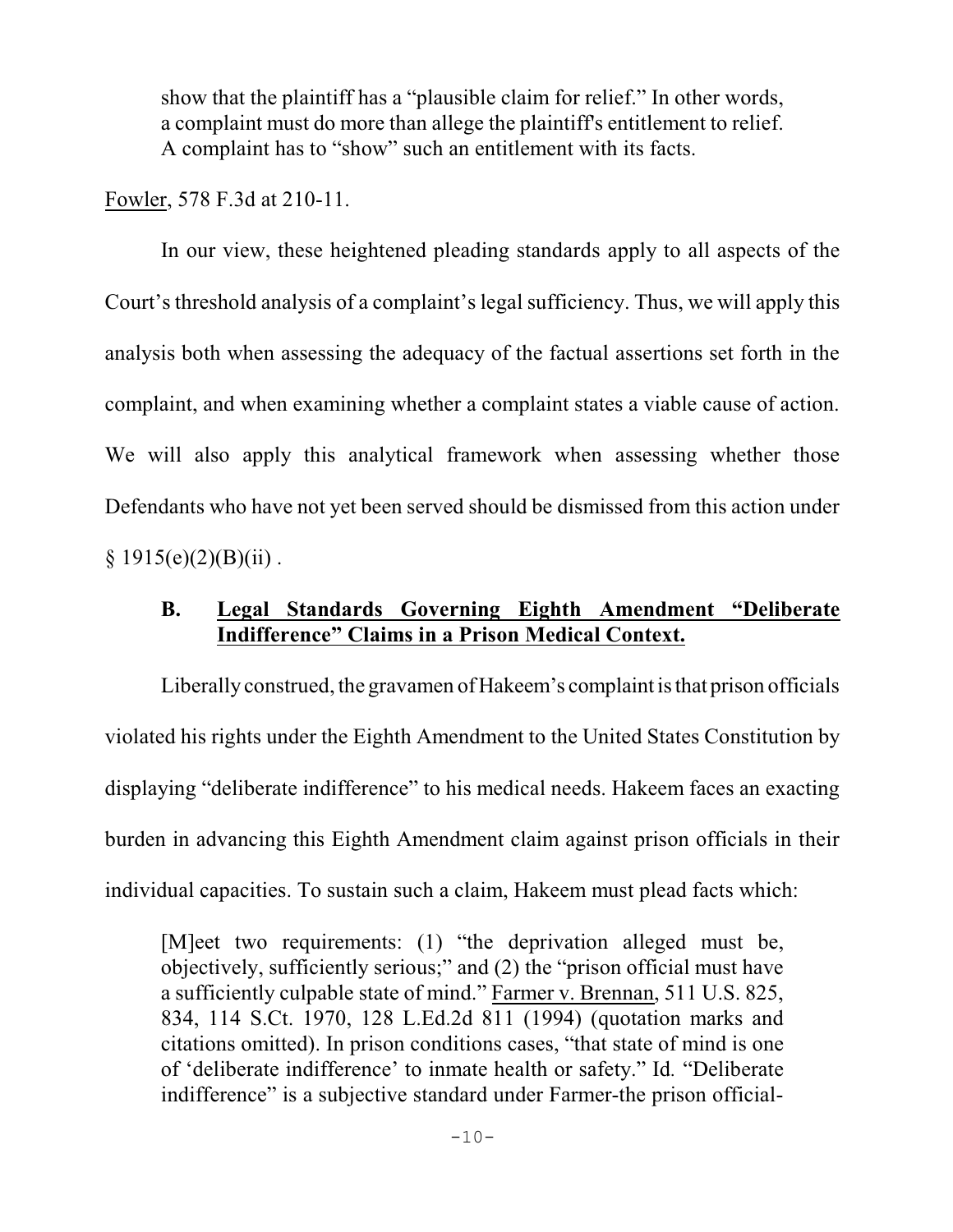defendant must actually have known or been aware of the excessive risk to inmate safety.

#### Beers-Capitol v. Whetzel,256 F.3d 120, 125 (3d Cir. 2001).

By including a subjective intent component in this Eighth Amendment benchmark, the courts have held that a mere generalized knowledge that prisons are dangerous places does not give rise to an Eighth Amendment claim. See Jones v. Beard, 145 F. App'x 743 (3d Cir. 2005)(finding no Eighth Amendment violation where inmate-plaintiff complained about cellmate who had a history of psychological problems, but where plaintiff failed to articulate a specific threat of harm during the weeks prior to an attack.) In short, when "analyzing deliberate indifference, a court must determine whether the prison official 'acted or failed to act despite his knowledge of a substantial risk of serious harm.' Farmer v. Brennan*,* 511 U.S. 825, 841 (1994). A prisoner plaintiff must prove that the prison official 'knows of and disregards an excessive risk to inmate health or safety.' Id*.* at 837." Garvey v. Martinez, 08-2217, 2010 WL 569852, at \*6 (M.D.Pa. Feb. 11, 2010).

These principles apply with particular force to Eighth Amendment claims premised upon inadequate medical care. In the medical context, a constitutional violation under the Eighth Amendment occurs only when state officials are deliberately indifferent to an inmate's serious medical needs. Estelle v. Gamble, 429 U.S. 97, 105 (1976). To establish a violation of his constitutional right to adequate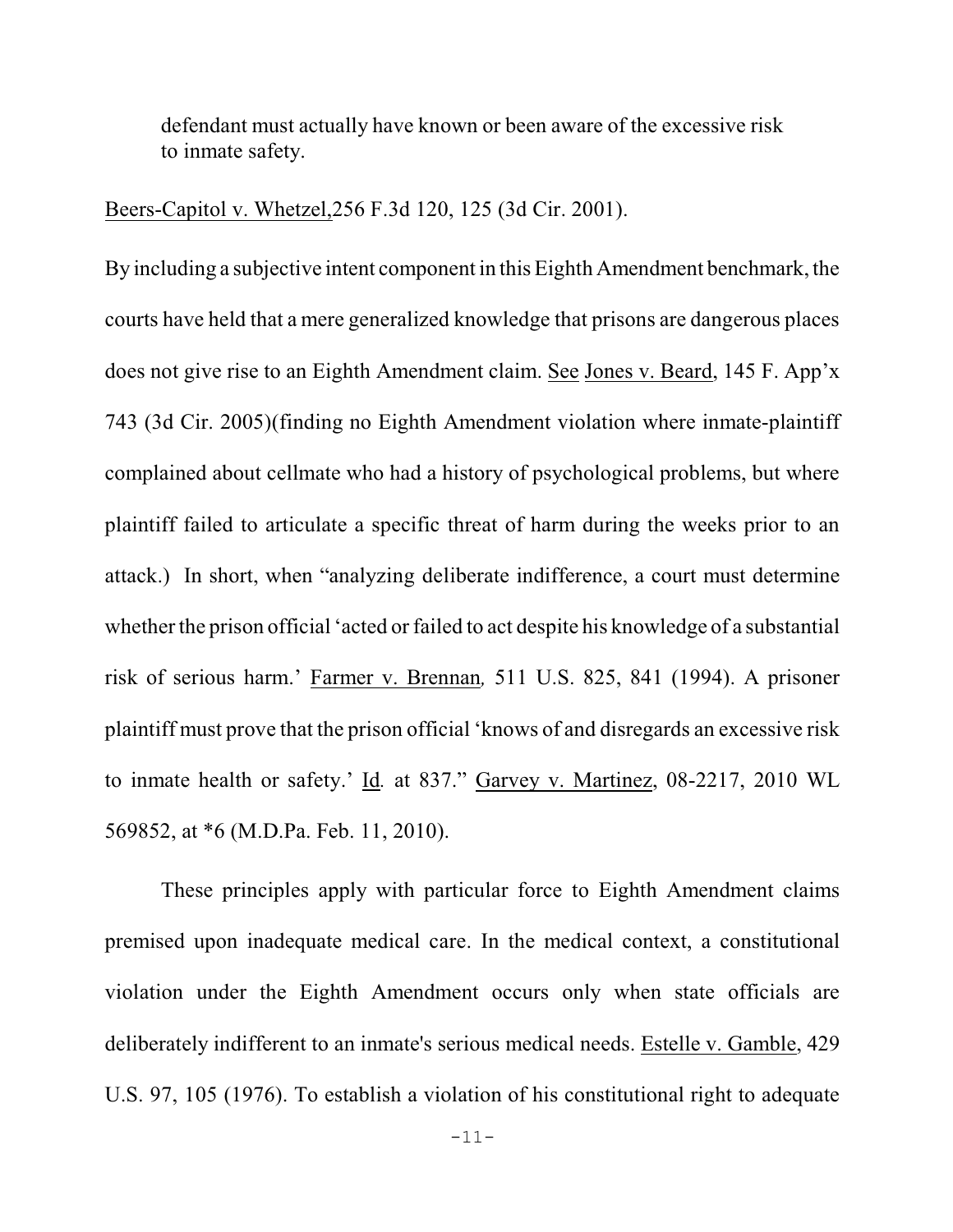medical care in accordance with this standard, Hakeem is required to point to evidence that demonstrates (1) a serious medical need, and (2) acts or omissions by prison officials that indicate deliberate indifference to that need. Rouse v. Plantier, 182 F.3d 192, 197 (3d Cir. 1999).

Deliberate indifference to a serious medical need involves the "unnecessary and wanton infliction of pain." Estelle, 429 U.S. at 104. Such indifference may be evidenced by an intentional refusal to provide care, delayed provision of medical treatment for non-medical reasons, denial of prescribed medical treatment, denial of reasonable requests for treatment that results in suffering or risk of injury, Durmer v. O'Carroll, 991 F.2d 64, 68 (3d Cir. 1993), or "persistent conduct in the face of resultant pain and risk of permanent injury," White v. Napoleon, 897 F.2d 103, 109 (3d Cir. 1990).

However, it is also clear that the mere misdiagnosis of a condition or medical need, or negligent treatment provided for a condition, is not actionable as an Eighth Amendment claim because medical malpractice is not a constitutional violation. Estelle, 429 U.S. at 106. "Indeed, prison authorities are accorded considerable latitude in the diagnosis and treatment of prisoners." Durmer, 991 F.2d at 67 (citations omitted). Furthermore, in a prison medical context, deliberate indifference is generally not found when some significant level of medical care has been offered to the inmate.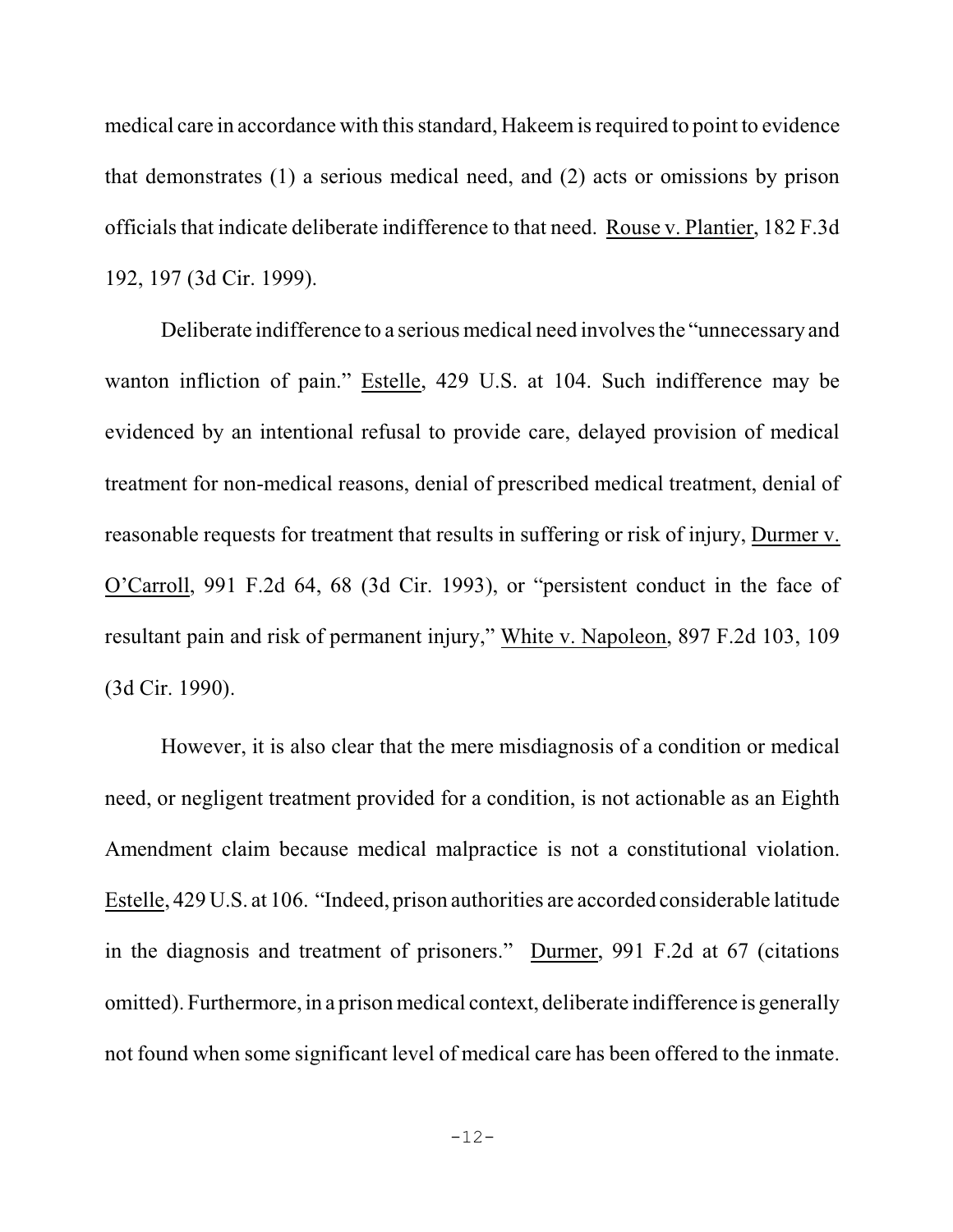Clark v. Doe, 2000 U.S. Dist. LEXIS 14999, 2000 WL 1522855, at \*2 (E.D.Pa. Oct. 13, 2000)("courts have consistently rejected Eighth Amendment claims where an inmate has received some level of medical care"). Thus, such complaints fail as constitutional claims under § 1983 since "the exercise by a doctor of his professional judgment is never deliberate indifference. See e.g. Brown v. Borough of Chambersburg*,* 903 F.2d 274, 278 (3d Cir.1990) ('[A]s long as a physician exercises professional judgment his behavior will not violate a prisoner's constitutional rights.')". Gindraw v. Dendler, 967 F.Supp. 833, 836 (E.D. Pa. 1997). Applying this exacting standard, courts have frequently rejected Eighth Amendment claims that are based upon the level of professional care that an inmate received; see, e.g., Ham v. Greer, 269 F. App'x 149 (3d Cir. 2008); James v. Dep't of Corrections, 230 F. App'x 195 (3d. Cir. 2007); Gillespie v. Hogan, 182 F. App'x 103 (3d Cir. 2006); Bronson v. White, No. 05-2150, 2007 WL 3033865 (M.D. Pa. Oct. 15, 2007); Gindraw v. Dendler, 967 F.Supp. 833 (E.D. Pa. 1997), particularly where it can be shown that significant medical services were provided to the inmate but the prisoner is dissatisfied with the outcome of these services. Instead, courts have defined the precise burden which an inmate must sustain in order to advance an Eighth Amendment claim against a healthcare professional premised on allegedly inadequate care, stating that:

The district court [may] properly dis[miss an] Eighth Amendment claim, asit concerned [a care giver], because [the] allegations merely amounted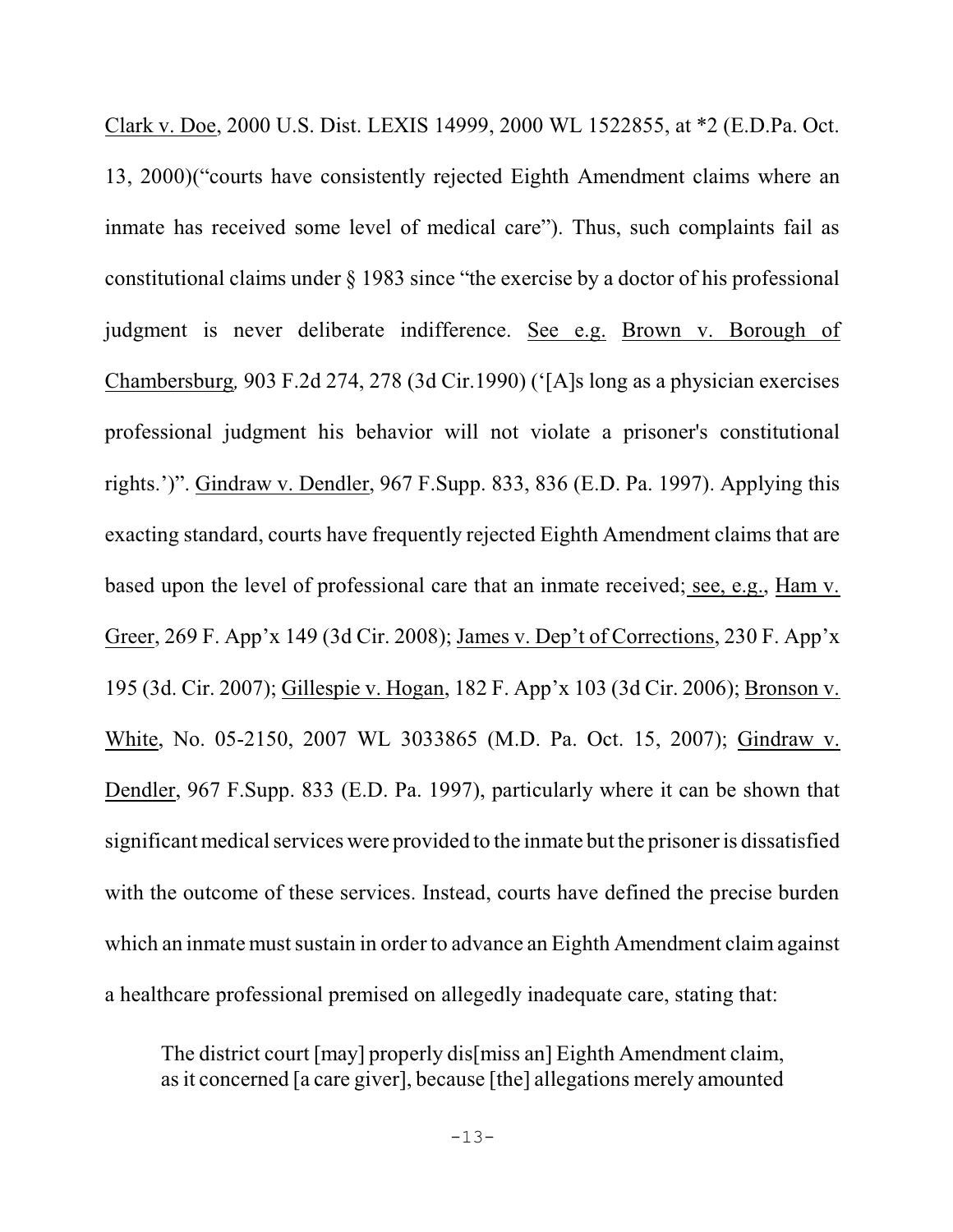to a disagreement over the proper course of his treatment and thus failed to allege a reckless disregard with respect to his . . . care. The standard for cruel and unusual punishment under the Eighth Amendment, established by the Supreme Court in Estelle v. Gamble*,* 429 U.S. 97, 104 (1976), and its progeny, has two prongs: 1) deliberate indifference by prison officials and 2) serious medical needs. "It is well-settled that claims of negligence or medical malpractice, without some more culpable state of mind, do not constitute 'deliberate indifference.' " "Nor does mere disagreement as to the proper medical treatment support a claim of an eighth amendment violation." . . . . [The inmate] alleged no undue delay in receiving treatment and, as the district court noted, the evidence he presented established that he received timely care . . . . Although [an inmate plaintiff] may have preferred a different course of treatment, [t]his preference alone cannot establish deliberate indifference as such secondguessing is not the province of the courts.

James, 230 F.App'x. at 197-198 (citations omitted).

In short, in the context of the Eighth Amendment, any attempt to second-guess the propriety or adequacy of a particular course of treatment is disavowed by courts since such determinations remain a question of sound professional judgment. Inmates of Allegheny County Jail v. Pierce, 612 F.2d 754, 762 (3d Cir. 1979) (quoting Bowring v. Godwin, 551 F.2d 44, 48 (4th Cir. 1977)). Furthermore, it is well-settled that an inmate's dissatisfaction with a course of medical treatment, standing alone, does not give rise to a viable Eighth Amendment claim. See Taylor v. Norris*,* 36 Fed. Appx. 228, 229 (8thCir. 2002); Abdul-Wadood v. Nathan*,* 91 F.3d 1023, 1024-35 (7th Cir.1996); Sherrer v. Stephen*,* 50 F.3d 496, 497 (8th Cir.1994). Therefore, where a dispute in essence entails nothing more than a disagreement between an inmate and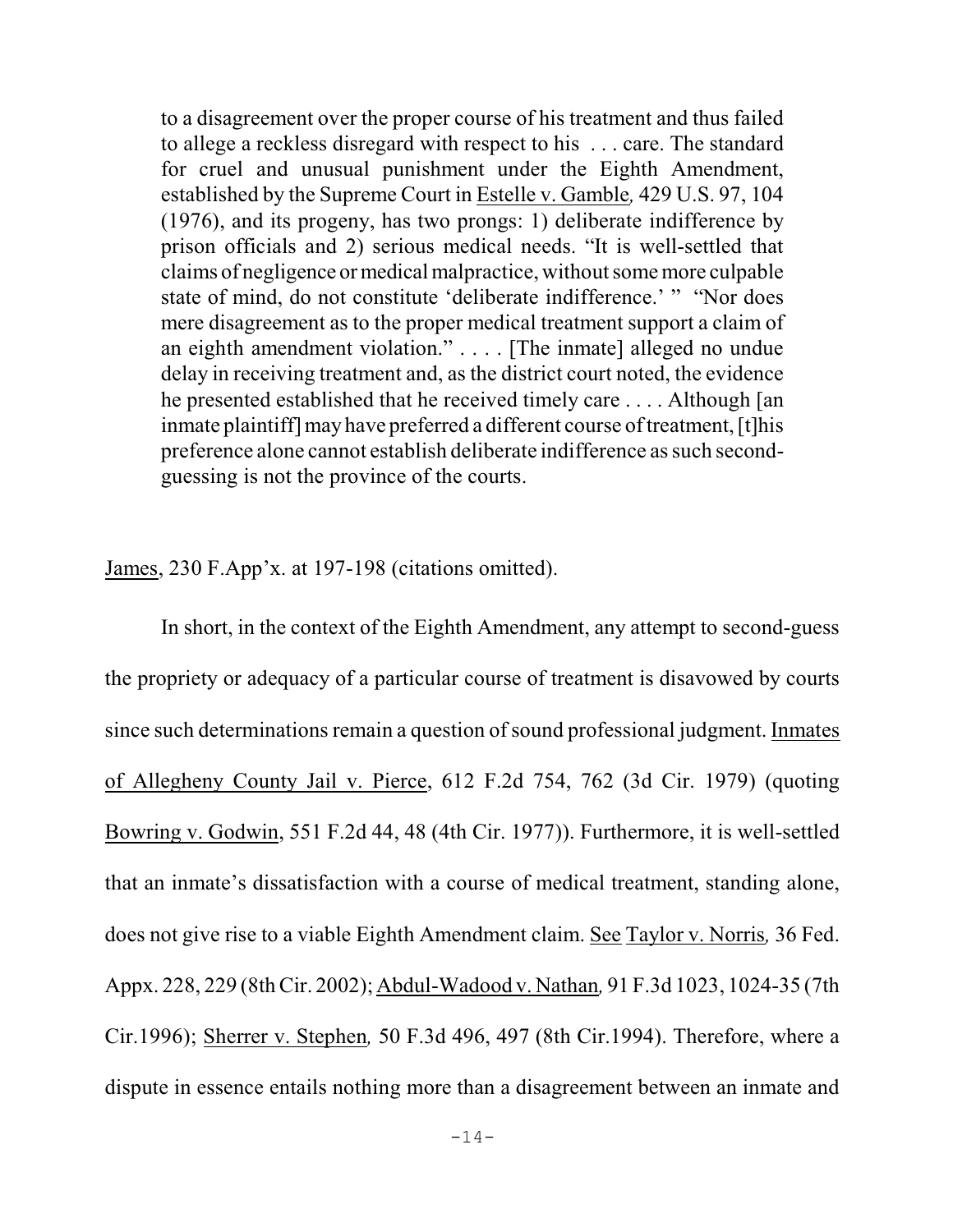doctors over alternate treatment plans, the inmate's complaint will fail as a constitutional claim under § 1983; see e.g., Gause v. Diguglielmo, 339 F.App'x 132 (3d Cir. 2009)(dispute over choice of medication does not rise to the level of an Eighth Amendment violation); Innis v. Wilson, 334 F.App'x 454 (3d Cir. 2009)(same); Rozzelle v. Rossi, 307 F.App'x 640 (3d Cir. 2008)(same); Whooten v. Bussanich, 248 F.App'x 324 (3d Cir. 2007)(same); Ascenzi v. Diaz, 247 F.App'x 390 (3d Cir. 2007)(same), since "the exercise by a doctor of his professional judgment is never deliberate indifference." Gindraw v. Dendler, 967 F.Supp. 833, 836 (E.D. Pa. 1997)(citations omitted).

There is a necessary corollary to this principle, limiting the reach of the Eighth Amendment in a prison medical setting. In a case such as this, where the plaintiff's complaint reflects that an inmate received some level of on-going medical care, it is also well-established that prison supervisors may not be "considered deliberately indifferent simply because they failed to respond directly to the medical complaints of a prisoner who was already being treated by the prison doctor." Durmer v. O'Carroll, 991 F.2d 64, 69 (3d. Cir. 1993). The rationale for this rule has been aptly explained by the United States Court of Appeals for the Third Circuit in the following terms:

If a prisoner is under the care of medical experts . . . , a non-medical prison official will generally be justified in believing that the prisoner is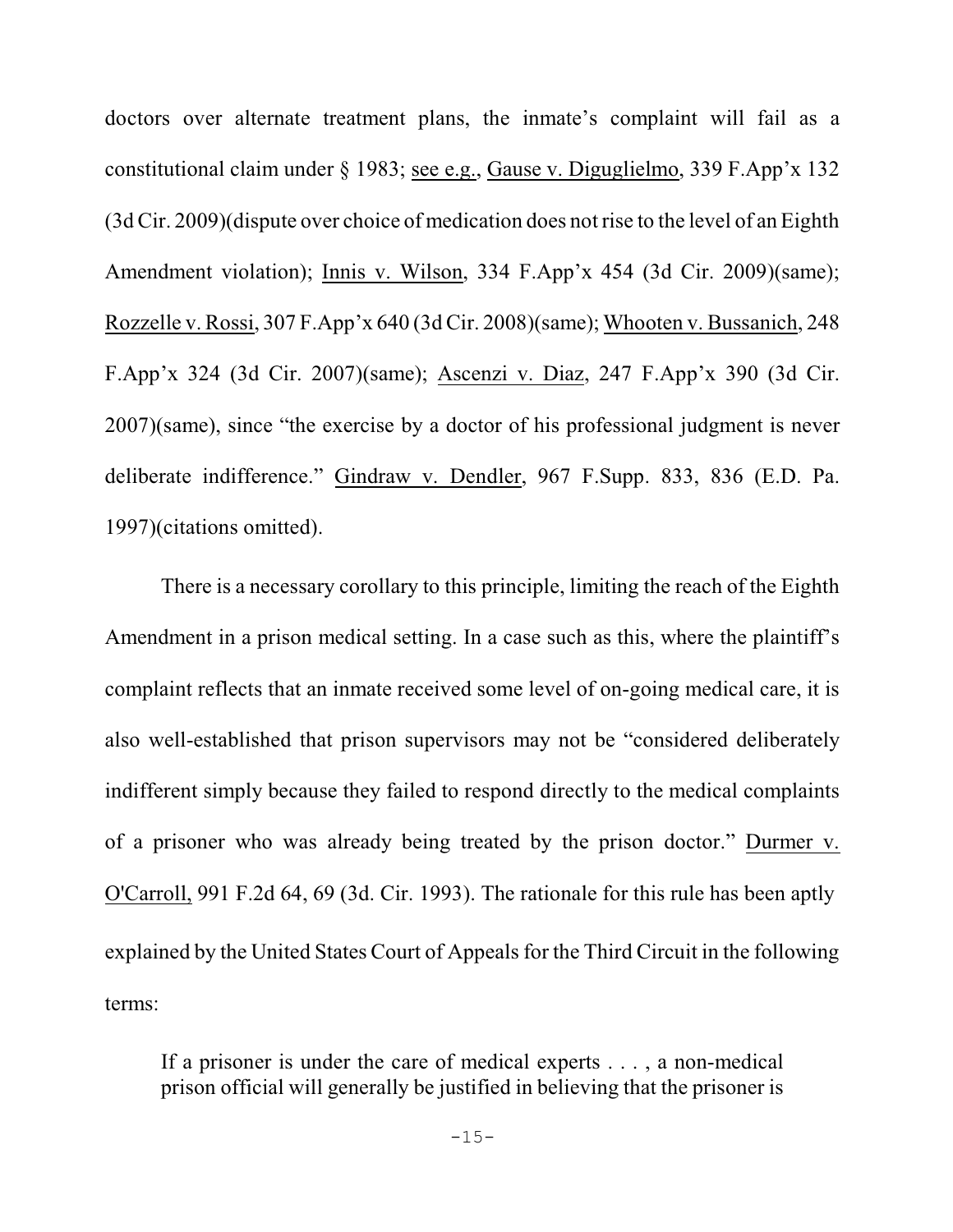in capable hands. This follows naturally fromthe division of labor within a prison. Inmate health and safety is promoted by dividing responsibility for various aspects of inmate life among guards, administrators, physicians, and so on. Holding a non-medical prison official liable in a case where a prisoner was under a physician's care would strain this division of labor. Moreover, under such a regime, non-medical officials could even have a perverse incentive *not* to delegate treatment responsibility to the very physicians most likely to be able to help prisoners, for fear of vicarious liability. Accordingly, we conclude that, absent a reason to believe (or actual knowledge) that prison doctors or their assistants are mistreating (or not treating) a prisoner, a non-medical prison official . . . will not be chargeable with the Eighth Amendment scienter requirement of deliberate indifference

Spruill v. Gillis, 372 F.3d 218, 236 (3d. Cir. 2004).

Applying this standard, courts have repeatedly held that, absent some reason to believe that prison medical staff are mistreating prisoners, supervisory staff who refer inmate medical complaints to physicians may not be held personally liable for medically-based Eighth Amendment claims. See, e.g., Johnson v. Doughty, 433 F.3d 1001 (7th Cir. 2006); Spruill v. Gillis, supra; Durmer v. O'Connor, supra; Garvey v. Martinez, No. 08-2217, 2010 WL 569852 (M.D. Pa. Feb. 11, 2010); Hodge v. United States. No. 06-1622, 2007 WL 2571938 (M.D. Pa. Aug. 31, 2007). This rule applies specifically to those prison staff whose involvement in a medical matter consists solely of examining, reviewing and addressing an inmate grievance concerning medical issues. Where supervisory staff simply review a grievance, and refer an inmate to medical personnel, it is clear that "merely responding to or reviewing an inmate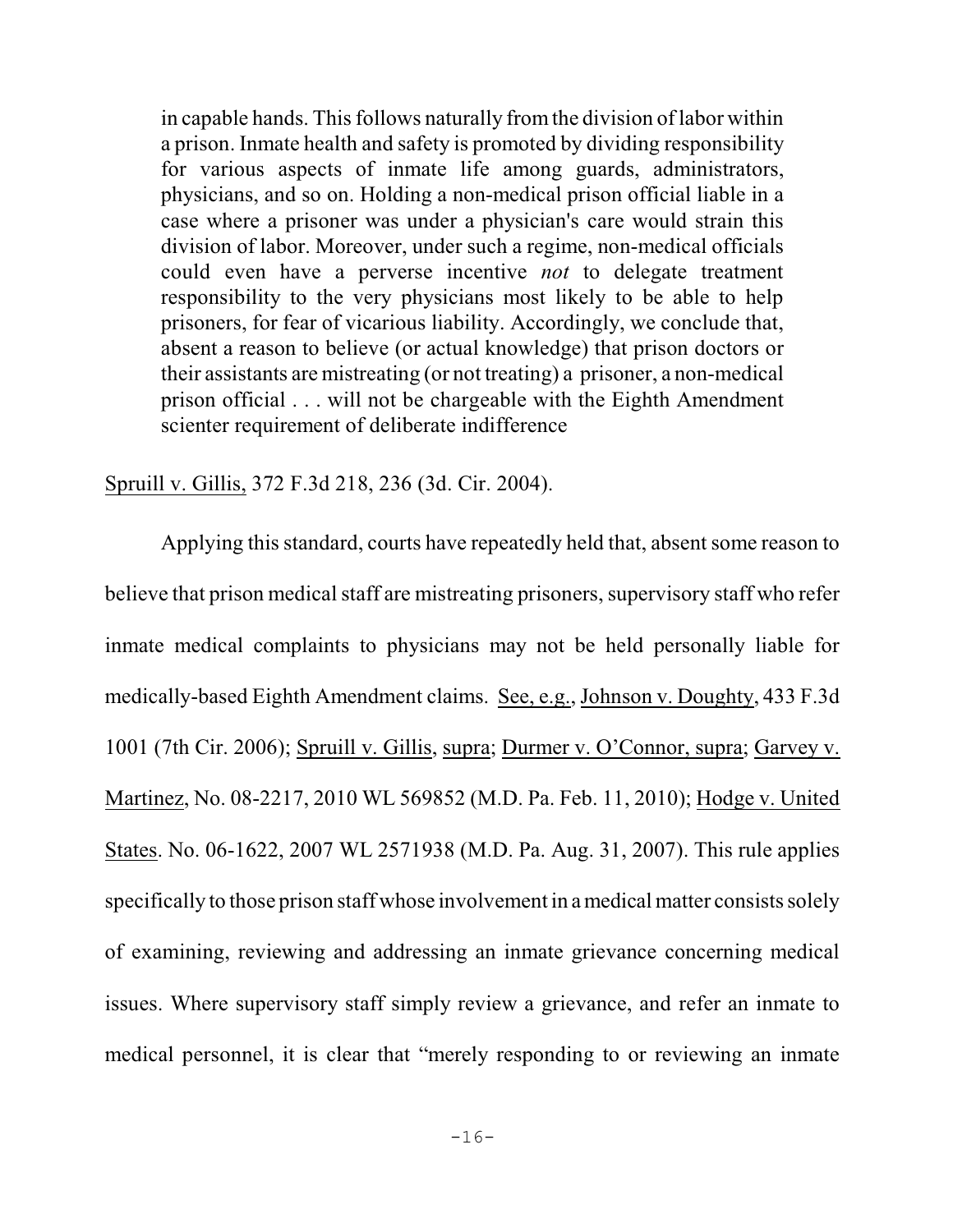grievance does not rise to the level of personal involvement necessary to allege an Eighth Amendment deliberate indifference claim." Garvey v. Martinez, 2010 WL 569852,\*7 (M.D.Pa. Feb. 11, 2010)(citations omitted); see Johnson v. Doughty, 433 F.3d 1001 (7th Cir. 2006).

Moreover, a claimof a constitutional deprivation cannot be premised merely on the fact that the named defendant was the prison supervisor when the incidents set forth in the complaint occurred. Quite the contrary, to state a claim under §1983, the plaintiff must show that the supervisory defendants, acting under color of state law, deprived him of a right secured by the Constitution or laws of the United States. 42 U.S.C. §1983; Morse v. Lower Merion School Dist., 132 F.3d 902 (3d Cir. 1997); see also Maine v.Thiboutot, 448 U.S. 1 (1980). Liability under § 1983 is personal in nature and can only follow personal involvement in the alleged wrongful conduct shown through specific allegations of personal direction or of actual knowledge and acquiescence in the challenged practice. Robinson v. City of Pittsburgh, 120 F.3d 1286 (3d Cir. 1997).

In particular, with respect to prison supervisors it is well-established that:

"A[n individual government] defendant in a civil rights action must have personal involvement in the alleged wrongdoing; liability cannot be predicated solely on the operation of respondeat superior. Personal involvement can be shown through allegations of personal direction or of actual knowledge and acquiescence." Rode v. Dellarciprete*,* 845 F.2d 1195, 1207 (3d Cir.1988).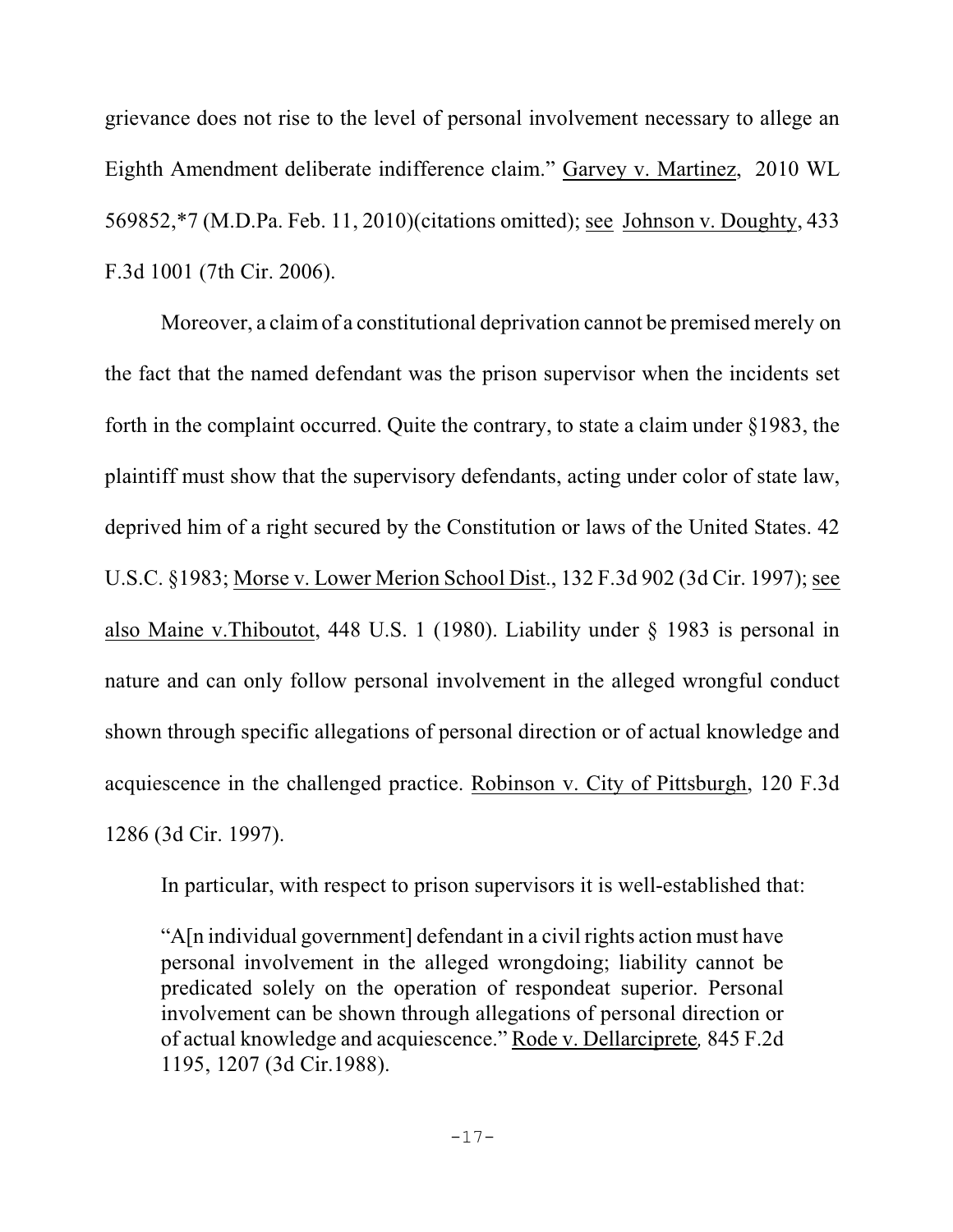Evancho v. Fisher, 423 F.3d 347, 353 (3d Cir. 2005).

#### **C. Procedural Benchmarks for Inmate Eighth Amendment Claims**

In addition to these substantive standards, inmate Eighth Amendment complaints must also satisfy certain procedural thresholds. For example, the Prison Litigation Reform Act, 42 U.S.C. § 1997e(a) ("PLRA") provides that "[n]o action shall be brought with respect to prison conditions under . . . [42 U.S.C. § 1983], or any other Federal law, by a prisoner confined in any jail, prison, or other correctional facility until such administrative remedies as are available are exhausted." See also Williams v. Beard, 482 F.3d 637, 639 (3d Cir. 2007) ("The [PLRA] requires that prisoners seeking relief in federal court must first exhaust the administrative remedies available at the prison level.").

The PLRA's exhaustion requirement applies to a wide-range of inmate complaints, including damages complaints like those made here grounded in alleged violations of the First, Eighth, and Fourteenth Amendments to the United States Constitution. See, e.g., Spruill v. Gillis, 372 F.3d 218 (3d Cir. 2004); Booth v. Churner, 206 F.3d 289 (3d Cir. 2000). A prisoner is not required to allege that administrative remedies have been exhausted. Ray v. Kertes, 285 F.3d 287 (3d Cir. 2002). Rather, failure to exhaust administrative remedies is an affirmative defense, id., and assuch must be pled and proven by the defendants, Brown v. Croak, 312 F.3d 109, 111 (3d Cir. 2002). Furthermore, although this exhaustion requirement is not a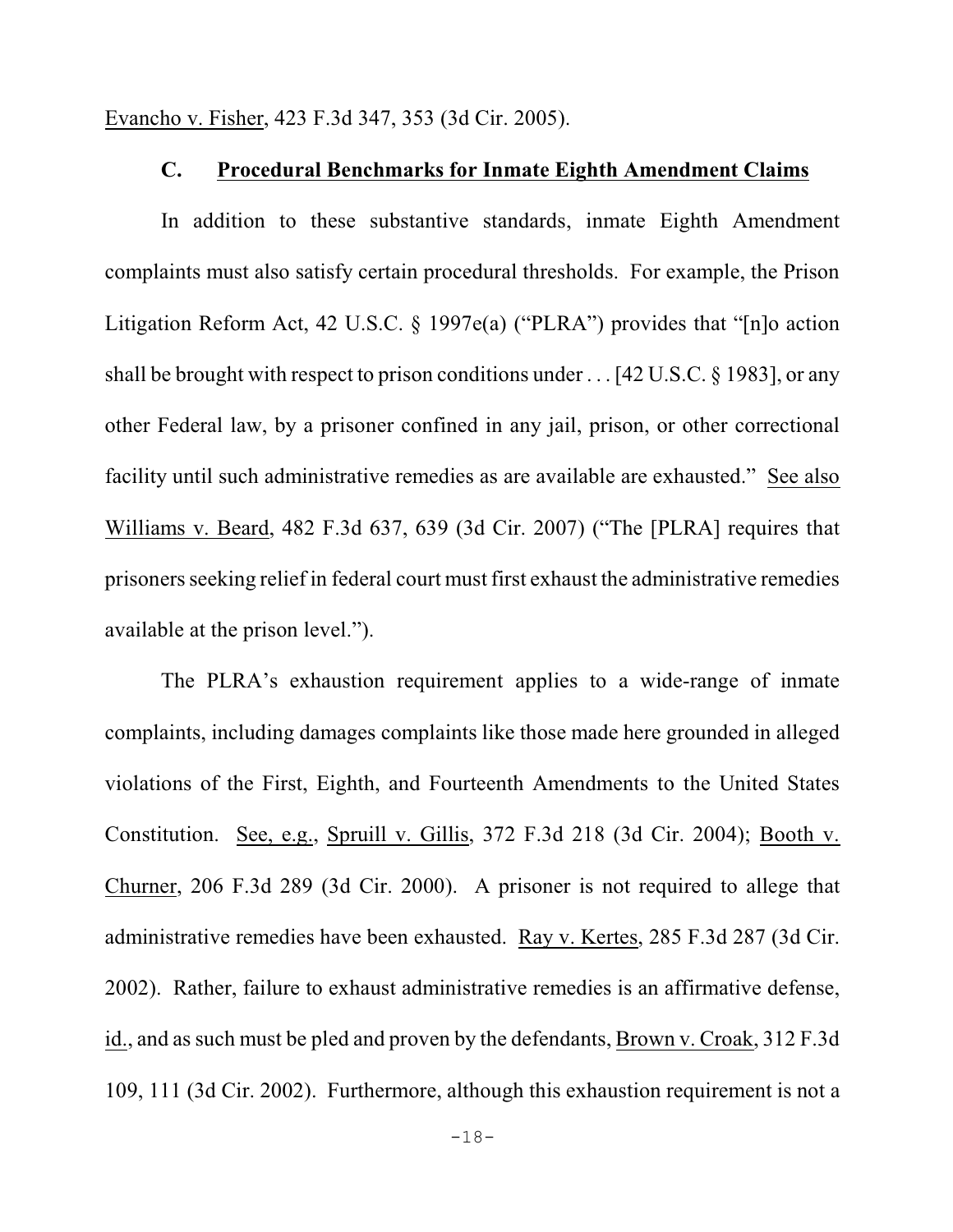jurisdictional bar to litigation, the requirement is strictly enforced by the federal courts. See Jones v. Bock, 549 U.S. 199, 211 (2007) ("There is no question that exhaustion is mandatory under the PLRA and that unexhausted claims cannot be brought in court."). The rigorous enforcement is mandated by the recognition that  $\S$ 1997e's exhaustion requirement promotes important public policies. As the United

States Court of Appeals for the Third Circuit has noted:

Courts have recognized myriad policy considerations in favor of exhaustion requirements. They include (1) avoiding premature interruption of the administrative process and giving the agency a chance to discover and correct its own errors; (2) conserving scarce judicial resources, since the complaining part may be successful in vindicating his rights in the administrative process and the courts may never have to intervene; and (3) improving the efficacy of the administrative process. Each of these policies, which Congress seems to have had in mind in enacting the PLRA, is advanced by the across-the-board, mandatory exhaustion requirement in  $\S 1997e(a)$ ... [A] comprehensive exhaustion requirement better serves the policy of granting an agency the "opportunity to correct its own mistakes with respect to the programs it administers before it is haled into federal court." Moreover, "even if the complaining prisoner seeks only money damages, the prisoner may be successful in having the [prison] halt the infringing practice" or fashion some other remedy, such as returning personal property, reforming personal property policies, firing an abusive prison guard, or creating a better screening process for hiring such guards. And when the prisoner obtains some measure of affirmative relief, he may elect not to pursue his claim for damages. In either case, local actors are given the chance to address local problems, and at the very least, the time frame for the prisoner's damages is frozen or the isolated acts of abuse are prevented from recurring. An across-the-board exhaustion requirement also promotes judicial efficiency. . . . Moreover, even if only a small percentage of cases settle, the federal courts are saved the time normally spent hearing such actions and multiple appeals thereto. . . . In cases in which inmate-plaintiffs exhaust their remedies in the administrative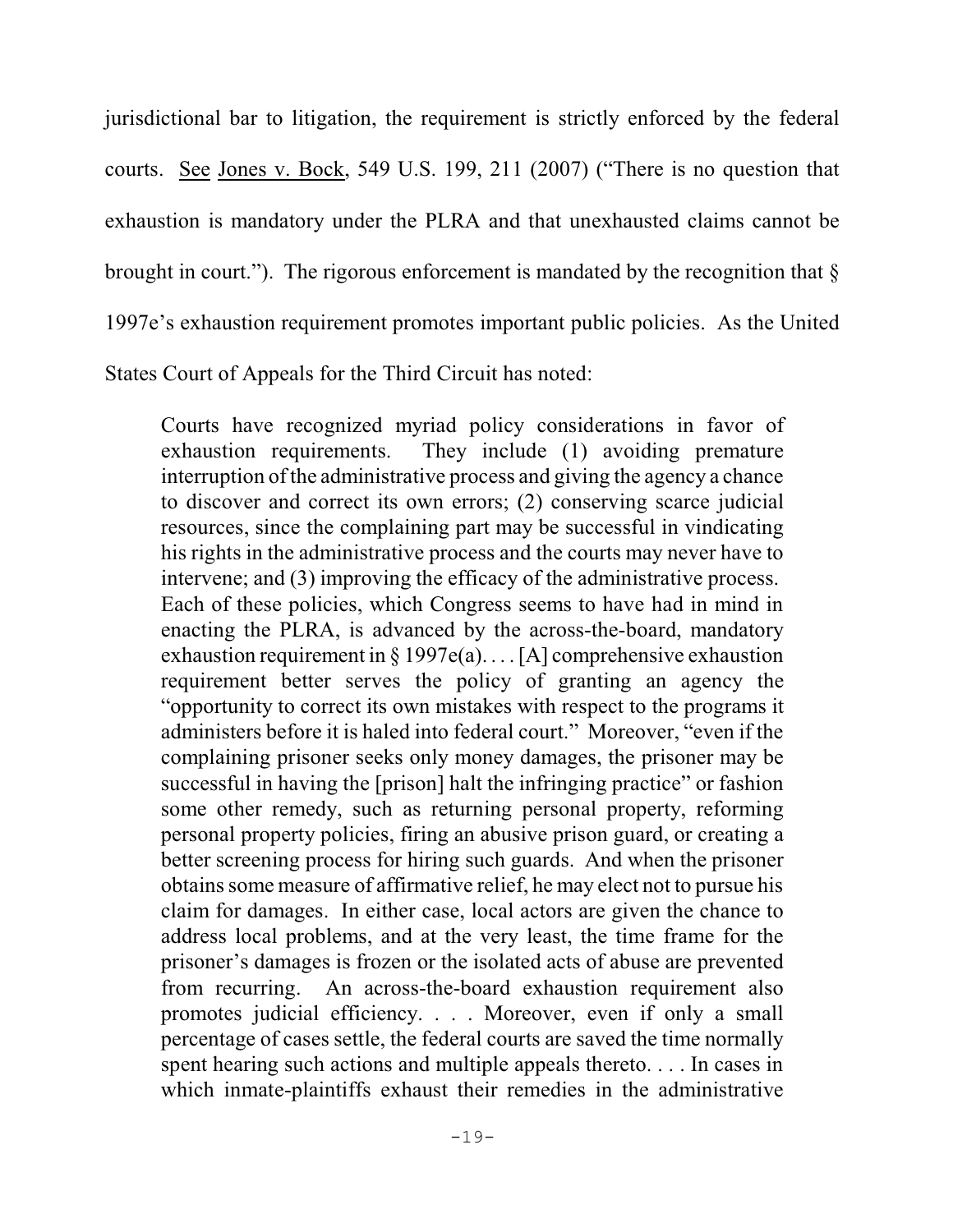process and continue to pursue their claims in federal court, there is still much to be gained. The administrative process can serve to create a record for subsequent proceedings, it can be used to help focus and clarify poorly pled or confusing claims, and it forces the prison to justify or explain its internal procedures. All of these functions help courts navigate the sea of prisoner litigation in manner that affords a fair hearing to all claims.

#### Nyhuis v. Reno, 204 F.3d 65, 75-76 (3d Cir. 2000) (citations omitted).

Because of the important policies fostered by this exhaustion requirement, it has been held that there is no futility exception to the rule. Id. Instead, courts have typically required complete administrative exhaustion by inmate plaintiffs who seek to pursue claims in federal court. Moreover, courts have also imposed a procedural default component onto this exhaustion requirement, holding that inmates must fully satisfy the administrative requirements of the inmate grievance process before proceeding in federal court. Spruill v. Gillis, 372 F.3d 218 (3d Cir. 2004). In this regard, the PLRA requires "'proper exhaustion,' meaning that the prisoner must comply with all the administrative requirements and not merely wait until there are no administrative remedies 'available.'" Williams, 482 F.3d at 639 (citing Woodford v. Ngo, 548 U.S. 81, 85 (2006)). Applying this procedural default standard to § 1997e's exhaustion requirement, courts have concluded that inmates who fail to fully complete the prison grievance process are barred from subsequently litigating their claims in federal court, Booth v. Churner, 206 F.3d 289 (3d Cir. 2000), and the failure to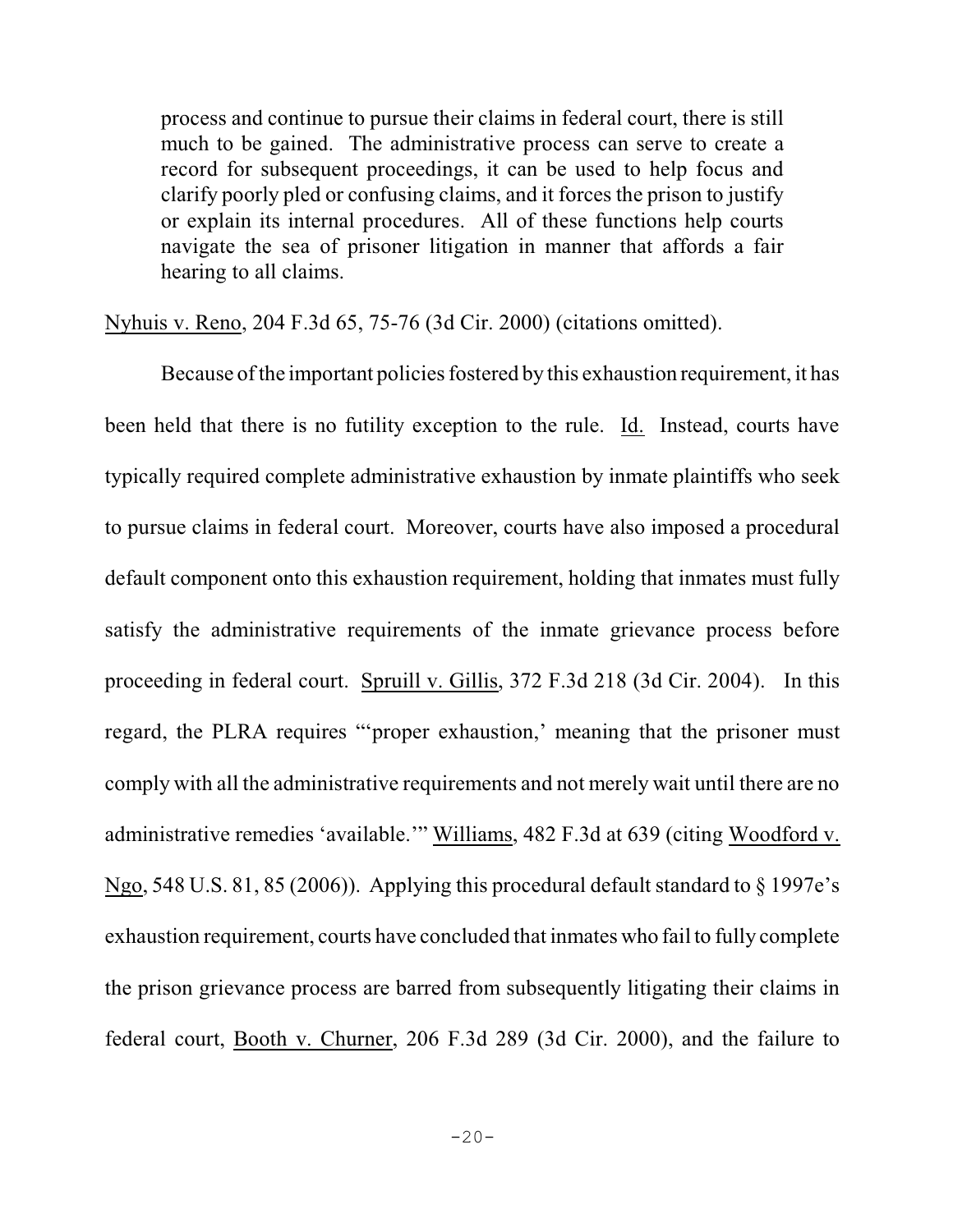properly exhaust administrative remedies will result in the procedural default of a prisoner's claim, Spruill, 372 F.3d at 230-32.

# **D. These Statutory and Constitutional Considerations Call for Dismissal of Hakeem's Claims**

# **1. Hakeem Has Failed to Allege Sufficient Well-Pleaded Facts to Justify Holding Defendants Gillman, Tyson, Doll and Mahute Personally Liable for Eighth Amendment Violations**

Applying these constitutional benchmarks to Hakeem's complaint it is apparent that, in its current form, Hakeem's amended complaint fails to state a claim upon which relief can be granted against Defendants Gillman, Tyson, Doll, and Mahute. Indeed, as to these Defendants, this amended complaint plainly fails for several reasons.

First, the complaint violates the pleadings rules prescribed by the United States Supreme Court in Ashcroft v. Iqbal, U.S. , 129 S.Ct. 1937 (2009) in that it only contains "[t]hreadbare recitals of the elements of a cause of action, supported by mere conclusory statements, [which] do not suffice." Id. at 1949. To the extent that the complaint is liberally construed to allege an Eighth Amendment violation, it is evident that the complaint in its current form does not provide "more than labels and conclusions, and a formulaic recitation of the elements of a cause of action." Bell Atlantic Corp. v. Twombly, 550 U.S. 544, 555 (2007) Nor do Hakeem's "[f]actual allegations . . . raise a right to relief above the speculative level." Id.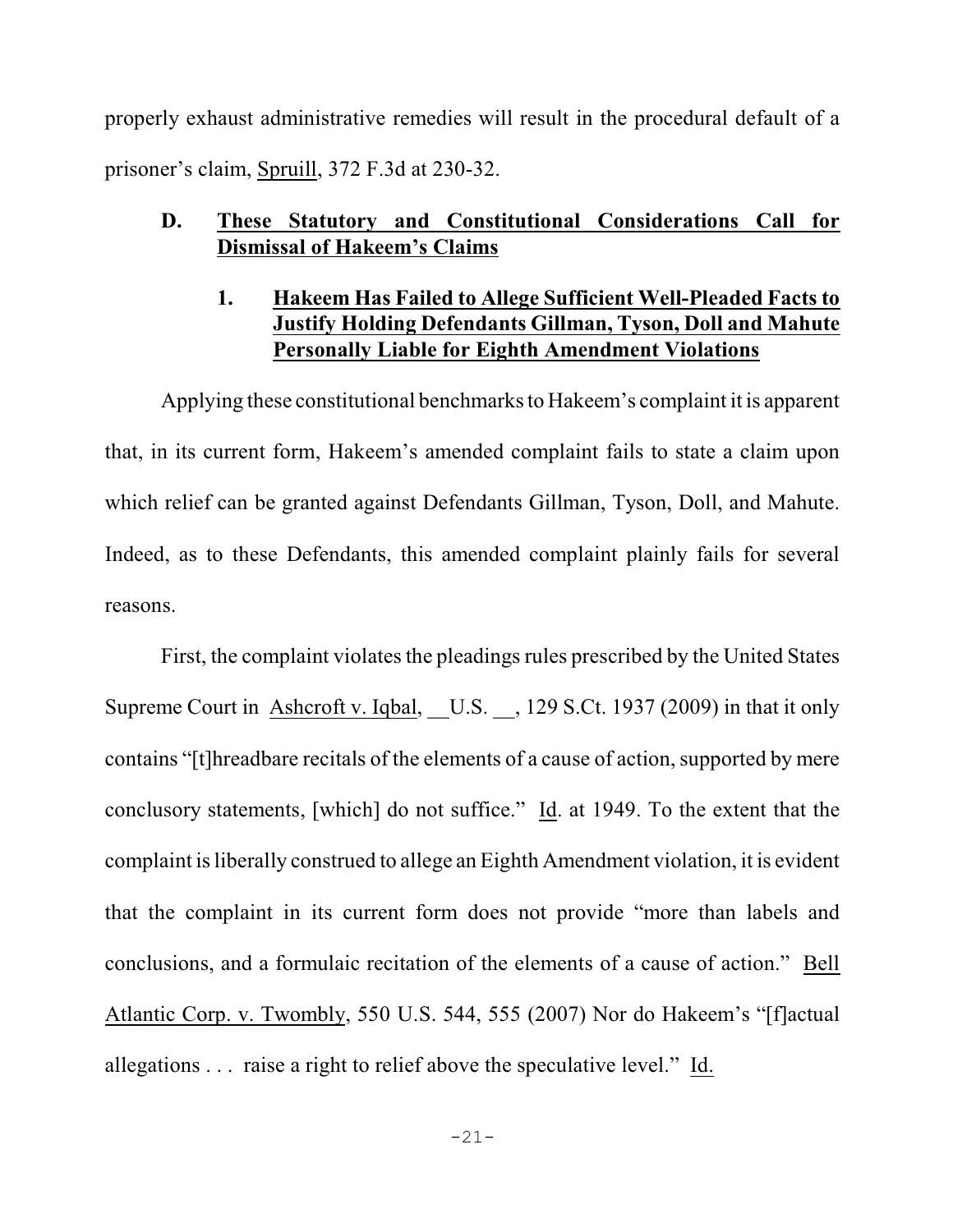In fact, as to Defendant Mahute the amended complaint does not even contain "[t]hreadbare recitals of the elements of a cause of action." Rather, this Defendant is not mentioned anywhere in the body of the amended complaint beyond being listed in the caption of this case. (Doc. 18.) This complete failure to articulate in the complaint a basis for holding this Defendant accountable for some violation of the constitution now compels his dismissal fromthislawsuit. See Thomas v. Conway, No. 04-1137, 2005 WL 2030304 (M.D. Pa. July 21, 2005)(failure to name defendant in body of complaint compels dismissal).

As for Defendants Gillman, Tyson and Doll, while Hakeem's amended complaint does contain a "[t]hreadbare recitals of the elements of a cause of action, supported by mere conclusory statements", these cursory allegations are then rebutted by the facts which Hakeem recites in the body of his amended complaint. Those facts reveal that Hakeem was seen both by Physician Assistant Gillman and Tyson, and then was promptly referred to Dr. Doll on March 24, 2010. (Id., ¶22.) During this March 24 appointment Dr. Doll is alleged to have examined Hakeem's foot, recommended orthopedic shoes, and prescribed medication for Hakeem, medication which Hakeem declined to take. (Id.)

This factual recital simply does not describe a viable Eighth Amendment violation against any of these Defendants. Such a violation requires the court to "determine whether the prison official 'acted or failed to act despite his knowledge of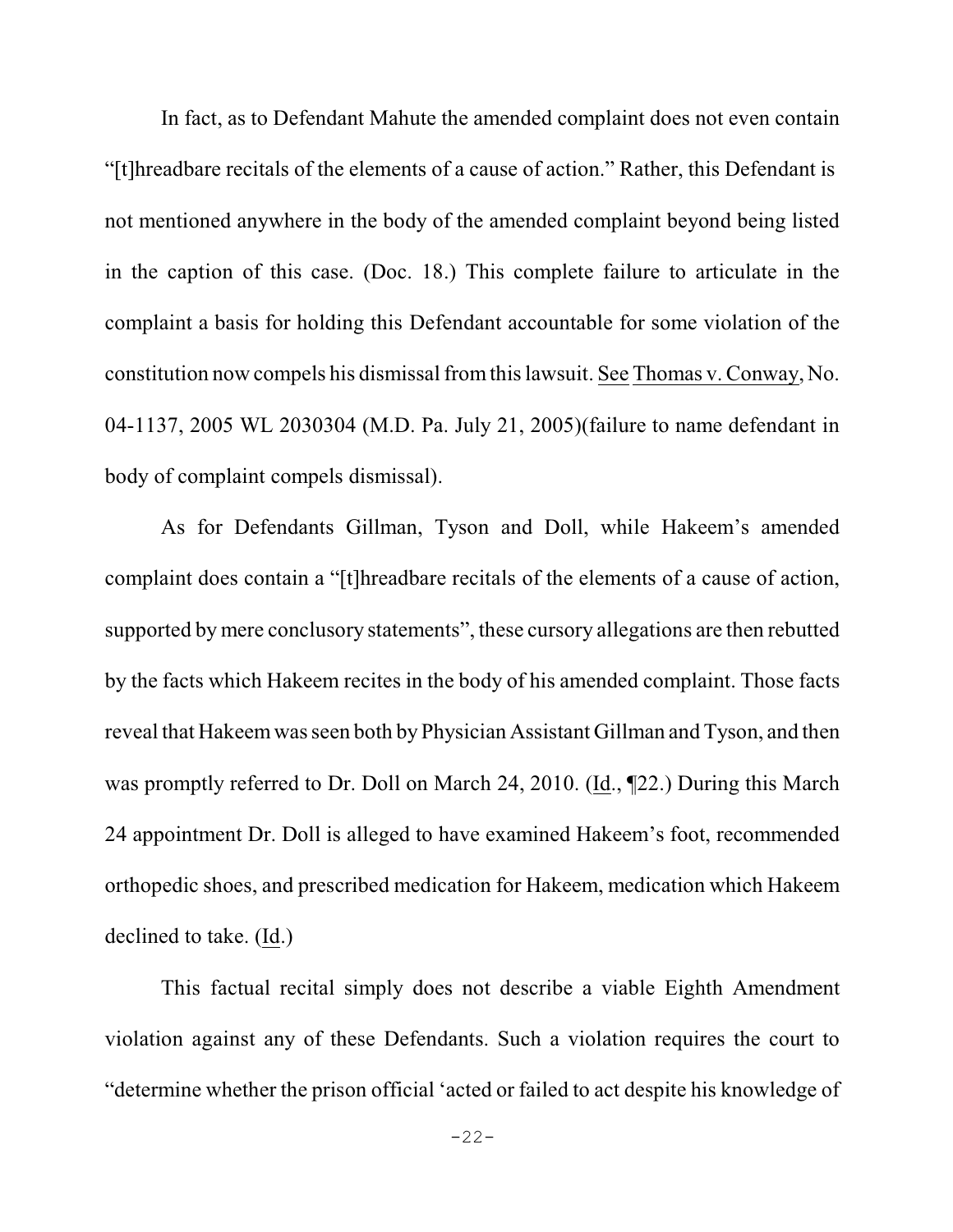a substantial risk of serious harm.' Farmer v. Brennan*,* 511 U.S. 825, 841 (1994 [and further requires that a] prisoner plaintiff must prove that the prison official 'knows of and disregards an excessive risk to inmate health or safety.' Id*.* at 837." Garvey v. Martinez, 08-2217, 2010 WL 569852, at \*6 (M.D. Pa. Feb. 11, 2010). In this case, the recitals set forth in Hakeem's amended complaint refute any allegation of deliberate indifference to this inmate's medical needs on the part of these Defendants and, accordingly, completely undermine any Eighth Amendment claim against these Defendants. Rather, Hakeem's amended complaint describes an appropriate medical review of his foot ailments. It alleges that two physician assistants met with this prisoner and promptly referred his complaints to a doctor. The amended complaint then asserts that Dr. Doll conducted a medical examination of the Plaintiff, and prescribed a course of treatment for him. All of these actions, described by Hakeem in his amended complaint, are antithetical to a claim of deliberate indifference to serious medical needs. Instead, these allegations describe a course of deliberate care for this inmate. Therefore, as to these Defendants, without the inclusion of some further well-pleaded factual allegations, the allegations in these pleadings are nothing more than "[t]hreadbare recitals of the elements of a cause of action, supported by mere conclusory statements, [which as a legal matter] do not suffice." Iqbal, 127 S.Ct. at 1979. Accordingly, these individual Defendants are entitled to be dismissed from this action.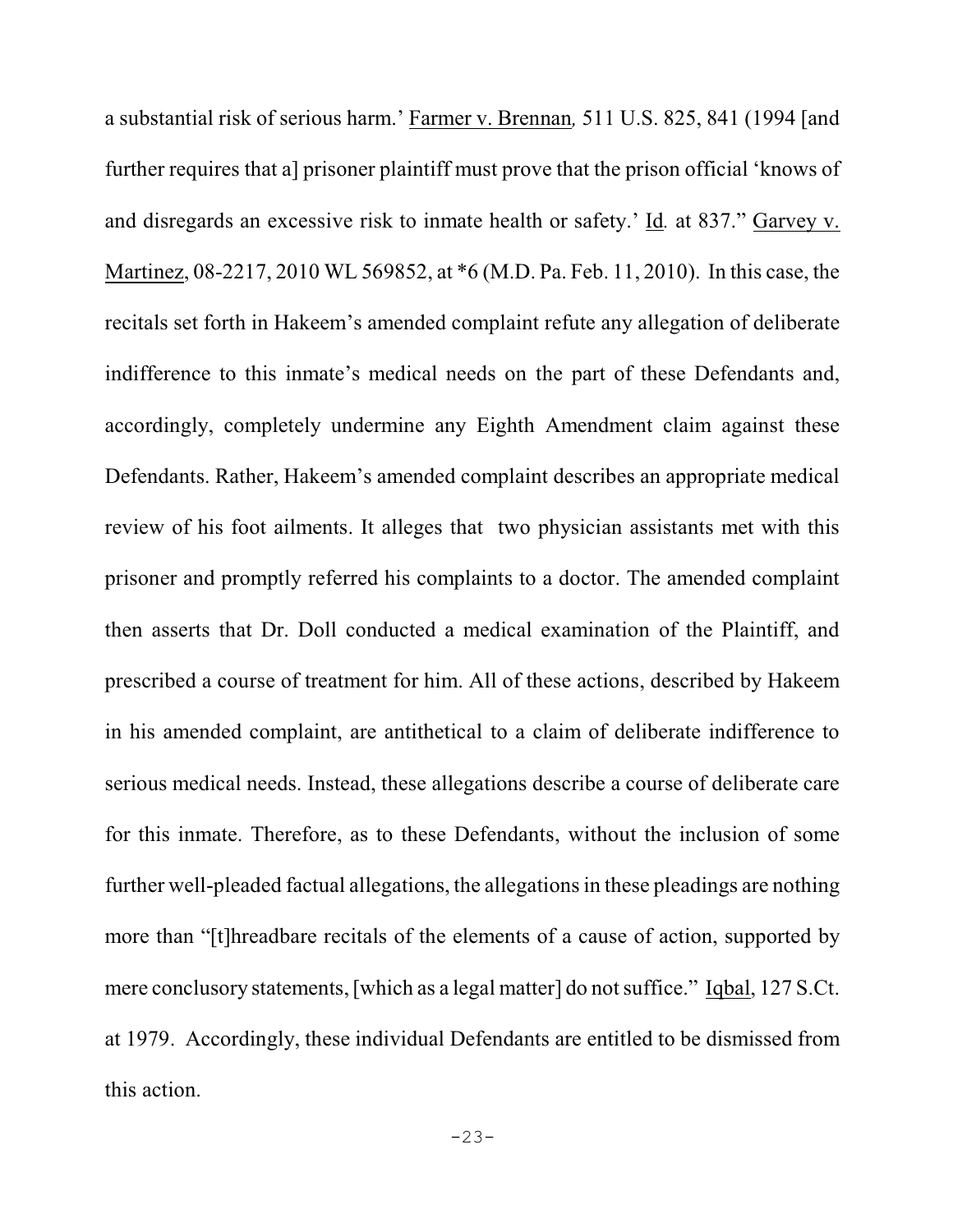## **2. Hakeem Failed ToExhaust His AdministrativeRemedies With Respect to Some Defendants**

In addition, Hakeem has failed to fully comply with the Prison Litigation Reform Act, 42 U.S.C. § 1997e(a) ("PLRA") by completing the administrative exhaustion required by the PLRA. See also Williams v. Beard, 482 F.3d 637, 639 (3d Cir. 2007) ("The [PLRA] requires that prisoners seeking relief in federal court must first exhaust the administrative remedies available at the prison level."). Specifically, it appears that Hakeem has not fully exhausted the administrative remedies available to him before filing this action against Defendant Mahute, which arises out of alleged inadequate medical treatment received for a bullet fragment lodged in his right foot which allegedly causes him discomfort and a predisposition to the formation of blood clots. (Doc. 29, Exhibits "A" and "B", and Verification of Lisa Hollibaugh attached to the instant Motion as Exhibit "C", at ¶¶ 7-10.) In particular, with respect to Defendant Mahute, Hakeem's grievance suffers from the same flaw as his amended complaint. Like his complaint, in his grievance Hakeem did not specifically name Defendant Mahute as required by the grievance procedures. This failure is fatal to his ability to bring this lawsuit against Mahute and this claim against this Defendant should also be dismissed for failure to exhaust his administrative remedies.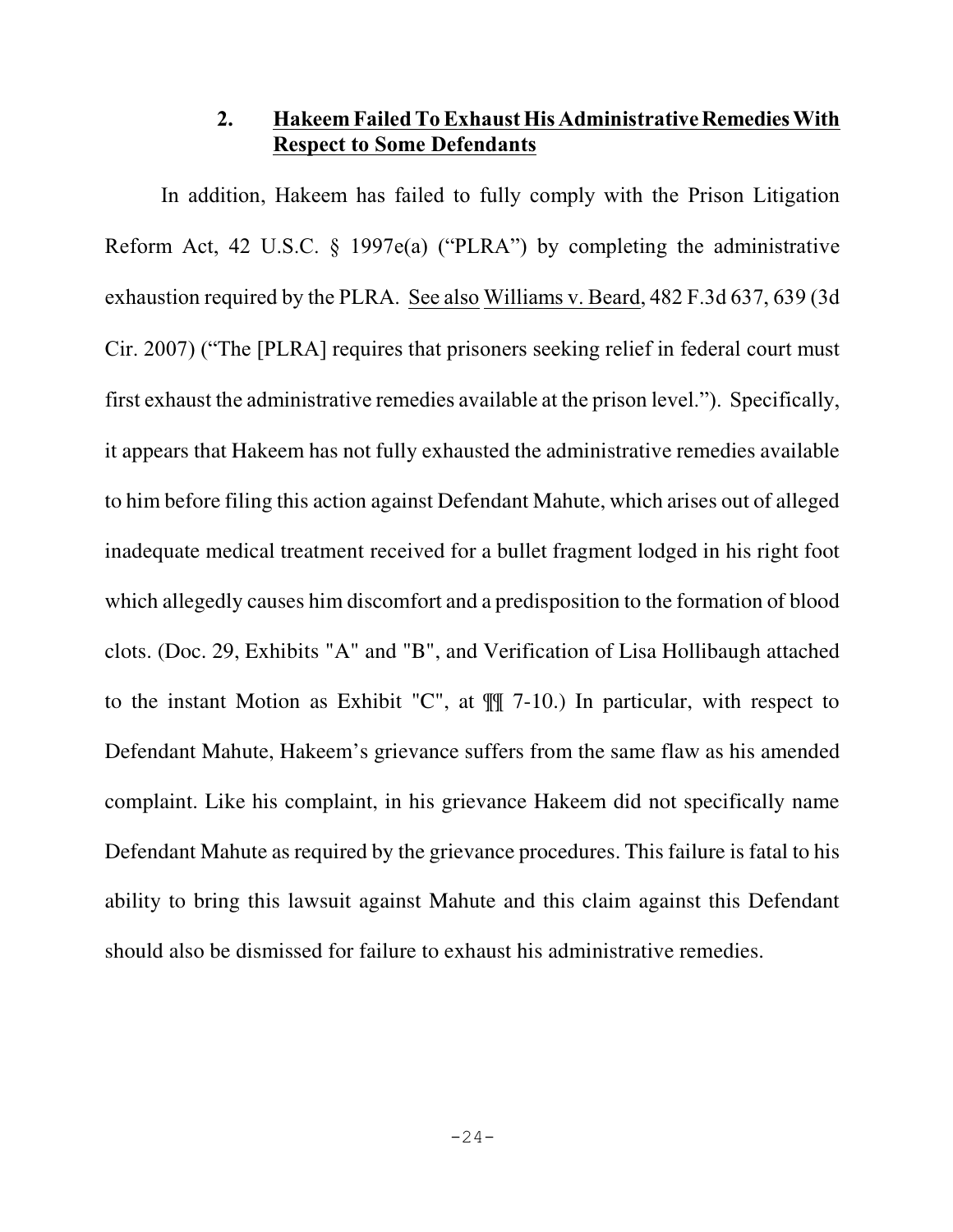# 3**. As to Dr. Long, Hakeem's Medical Complaints Do Not Rise to the Level of Deliberate Indifference to Serious Medical Needs But Merely Describe a Disagreement Between and Inmate and a Doctor Over the Proper Course of Treatment**

Furthermore, as to Dr. Long, it is apparent that Hakeem's claims fail to state a violation of a constitutional dimension. As we have noted, courts have defined the precise burden which an inmate must sustain in order to advance an Eighth Amendment claimagainst a healthcare professional premised on allegedly inadequate care, stating that:

The district court [may] properly dis[miss an] Eighth Amendment claim, asit concerned [a care giver], because [the] allegations merely amounted to a disagreement over the proper course of his treatment and thus failed to allege a reckless disregard with respect to his . . . care. The standard for cruel and unusual punishment under the Eighth Amendment, established by the Supreme Court in Estelle v. Gamble*,* 429 U.S. 97, 104 (1976), and its progeny, has two prongs: 1) deliberate indifference by prison officials and 2) serious medical needs. "It is well-settled that claims of negligence or medical malpractice, without some more culpable state of mind, do not constitute 'deliberate indifference.' " "Nor does mere disagreement as to the proper medical treatment support a claim of an eighth amendment violation." . . . . Although [an inmate plaintiff] may have preferred a different course of treatment, [t]his preference alone cannot establish deliberate indifference as such second-guessing is not the province of the courts.

James, 230 F. App'x at 197-98(citations omitted).

With respect to the medical grievances recited by Hakeem regarding his foot care in his amended complaint, it is apparent on the face of the amended complaint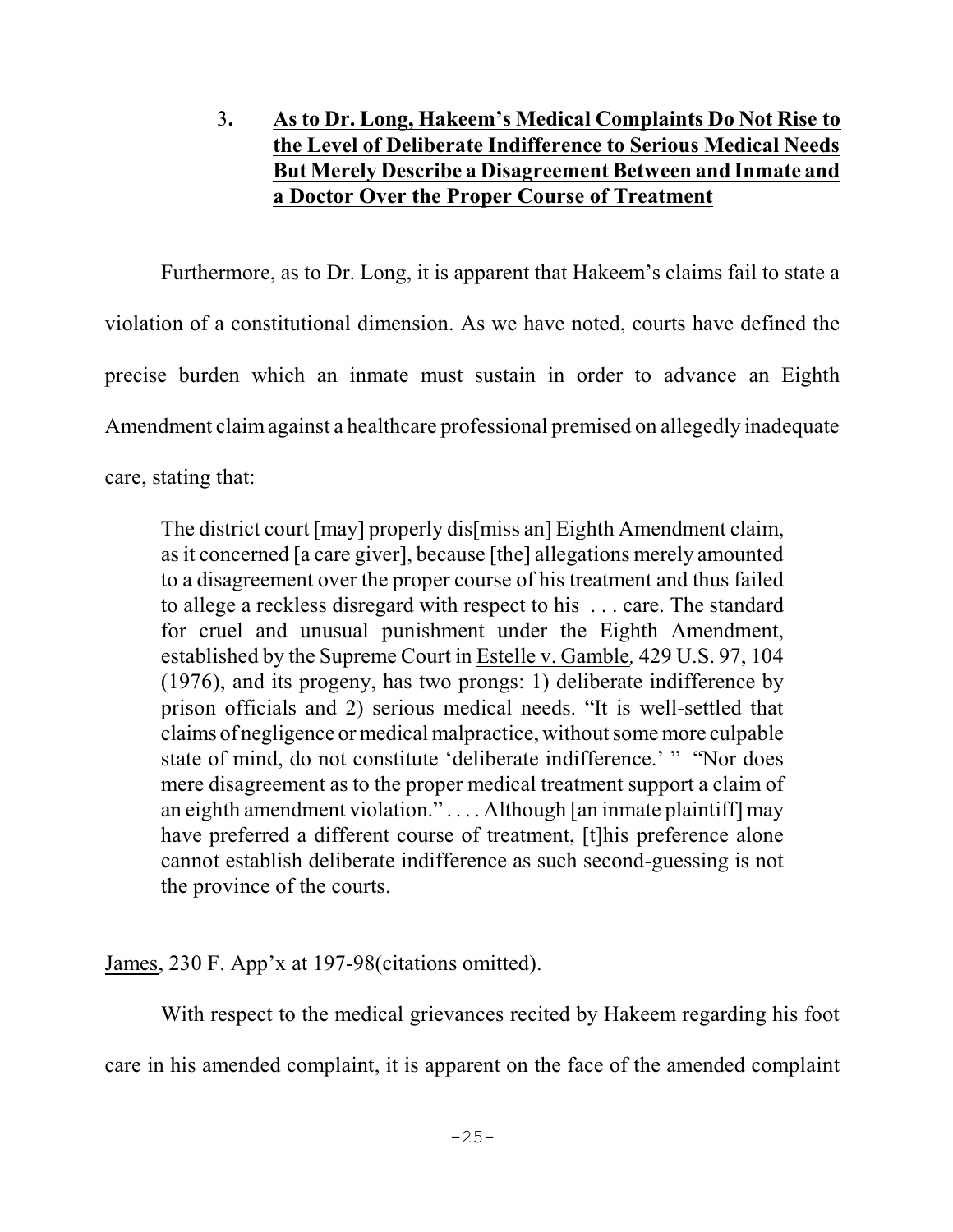that Hakeem received extensive, on-going attention that entailed medical appointments, examinations, prescribed courses of treatment, x-rays, tests, care, consultations and a cane. Indeed, the only forms of treatment that were denied to Hakeem were surgery and orthopedic shoes. Hakeem's disagreement with Dr. Long over the necessity of these particular forms of treatment constitutes the gravamen of his Eighth Amendment claims against this particular Defendant. Thus, at bottom, as to Dr. Long, Hakeem's complaints state nothing more than a disagreement between the inmate and one of his doctors regarding the proper course of treatment.

It is well-settled that an inmate's dissatisfaction with a course of medical treatment does not give rise to a viable Eighth Amendment claim. See Taylor v. Norris*,* 36 F. App'x 228, 229, 2002 U.S.App. LEXIS 11269, 2002 WL 1273649 (8th Cir.2002) (deliberate indifference claim failed when it boiled down to a disagreement over recommended treatment for hernias and decision not to schedule a doctor's appointment); Abdul-Wadood v. Nathan*,* 91 F.3d 1023, 1024-35 (7th Cir.1996) (inmate's disagreement with selection of medicine and therapy for sickle cell anemia falls well short of demonstrating deliberate indifference); Sherrer v. Stephen*,* 50 F.3d 496, 497 (8th Cir.1994) (inmate's "desire for a replacement joint instead of fusion surgery is merely a disagreement with the course of medical treatment and does not state a constitutional claim"); Kayser v. Caspari*,* 16 F.3d 280, 281 (8th Cir.1994) (prison provided escalating level of treatment for inmates's ailments over time, and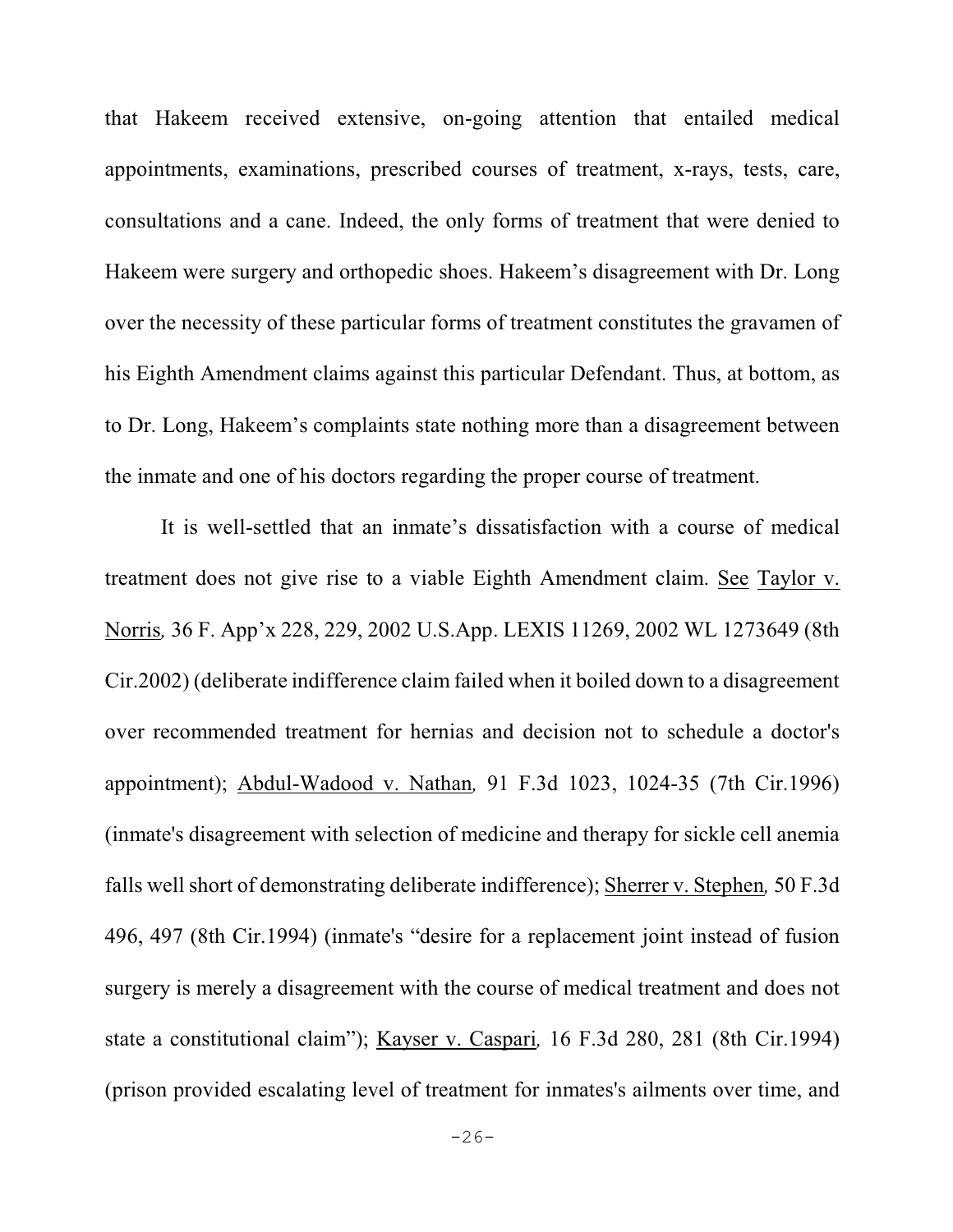inmate's disagreement with course of medical treatment was insufficient basis for Eighth Amendment violation); Czajka v. Caspari*,* 995 F.2d 870, 871 (8th Cir.1993) (inmate's mere disagreement with doctor's informed decision to delay surgery does not establish Eighth Amendment claim); Smith v. Marcantonio*,* 910 F.2d 500, 502 (8th Cir.1990) (inmate failed to prove deliberate indifference where his complaints represented nothing more than mere disagreement with course of his medical treatment); Lair v. Oglesby*,* 859 F.2d 605, 606 (8th Cir.1988) (disagreement about whether doctor should have prescribed medication does not result in constitutional violation); Martin v. Sargent*,* 780 F.2d 1334, 1339 (8th Cir.1985) (inmate failed to state facts indicating doctor deliberately disregarded his medical problem; inmate's disagreement as to proper medical treatment does not give rise to Eighth Amendment violation). Therefore, on these facts, as recited by the Plaintiff, Hakeem's complaints against Dr. Long fail as constitutional claims under § 1983 since "the exercise by a doctor of his professional judgment is never deliberate indifference. See e.g. Brown v. Borough of Chambersburg*,* 903 F.2d 274, 278 (3d Cir.1990) ('[A]s long as a physician exercises professional judgment his behavior will not violate a prisoner's constitutional rights.')". Gindraw v. Dendler, 967 F.Supp. 833, 836 (E.D. Pa. 1997).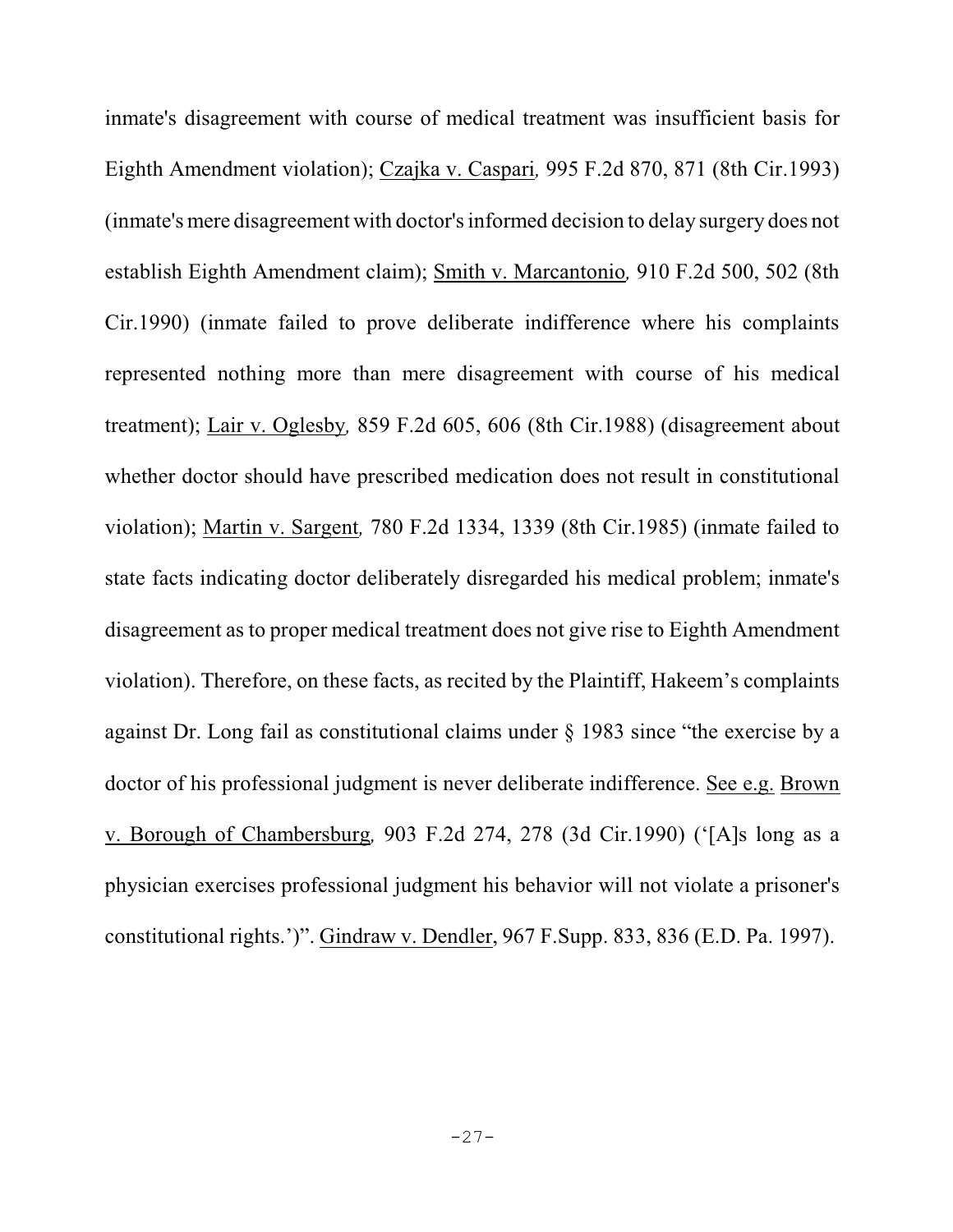# 4**. Hakeem's Claims Against Defendant Dreibelbis Should be Dismissed for Failure to State a Claim Upon Which Relief May be Granted**

Finally, applying these constitutional benchmarks to this amended complaint, it is also apparent that Hakeem's complaint fails to state a claim upon which relief can be granted as to Defendant Dreibelbis a prison medical supeervisor, whose sole involvement in this case consisted of denying an administrative grievance lodged by Hakeem. Indeed, as to this Defendant, the complaint fails for several reasons.

First, as to this Defendant, the complaint violates the pleadings rules prescribed by the United States Supreme Court in Ashcroft v. Iqbal, U.S. , 129 S.Ct. 1937 (2009) in that it only contains "[t]hreadbare recitals of the elements of a cause of action, supported by mere conclusory statements, do not suffice." Id. at 1949. Indeed, as to this Defendant this amended complaint simply recites that the Defendant rejected Hakeem's administrative grievance. This assertion plainly does not describe a viable Eighth Amendment violation, which requires the Court to "determine whether the prison official 'acted or failed to act despite his knowledge of a substantial risk of serious harm.' Farmer v. Brennan*,* 511 U.S. 825, 841 (1994) [and demands that a] prisoner plaintiff must prove that the prison official 'knows of and disregards an excessive risk to inmate health or safety.' Id*.* at 837." Garvey v. Martinez, 08-2217, 2010 WL 569852, at \*6 (M.D.Pa. Feb. 11, 2010).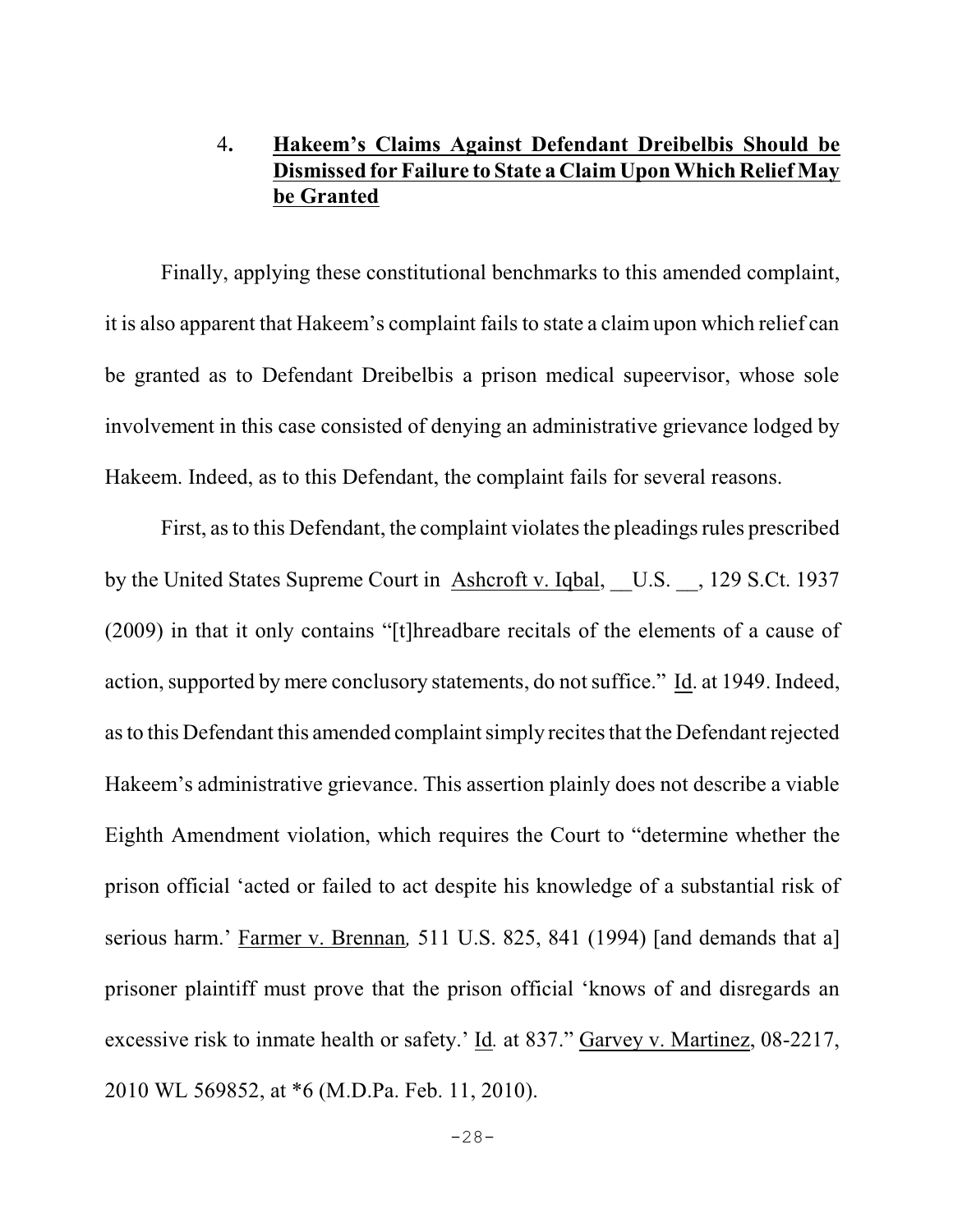Nor can Hakeem sustain this claim against this Defendant by simply pointing to the actions taken by this official on various grievances which he filed following the period when he alleges that he received inadequate medical treatment. It is well-settled that inmates do not have a constitutional right to a prison grievance system. See Speight v. Sims, No. 08-2038, 283 F. App'x 880, 2008 WL 2600723 at \*1 (3d. Cir. June 30, 2008) (citing Massey v. Helman, 259 F.3d 641, 647 (7th Cir. 2001) ("[T]he existence of a prison grievance procedure confers no liberty interest on a prisoner."). Consequently, dissatisfaction with response to an inmate's grievances does notsupport a constitutional claim. See also Alexander v. Gennarini, 144 F. App'x 924 (3d Cir. 2005) (involvement in post-incident grievance process not a basis for § 1983 liability); Pryor-El v. Kelly, 892 F. Supp. 261, 275 (D.D.C. 1995) (because prison grievance procedure does not confer any substantive constitutional rights upon prison inmates, the prison officials' failure to comply with grievance procedure is not actionable). See also Cole v. Sobina, No. 04-99J, 2007 WL 4460617, at \*5 (W.D. Pa. Dec. 19, 2007) ("[M]ere concurrence in a prison administrative appeal process does not implicate a constitutional concern.").

### **5. The Court Should Not Exercise Ancillary Jurisdiction Over Any State Malpractice and Negligence Claims**

The dismissal of these constitutional claims, in turn, dictates the appropriate course for the Court to follow in addressing any ancillary state law negligence or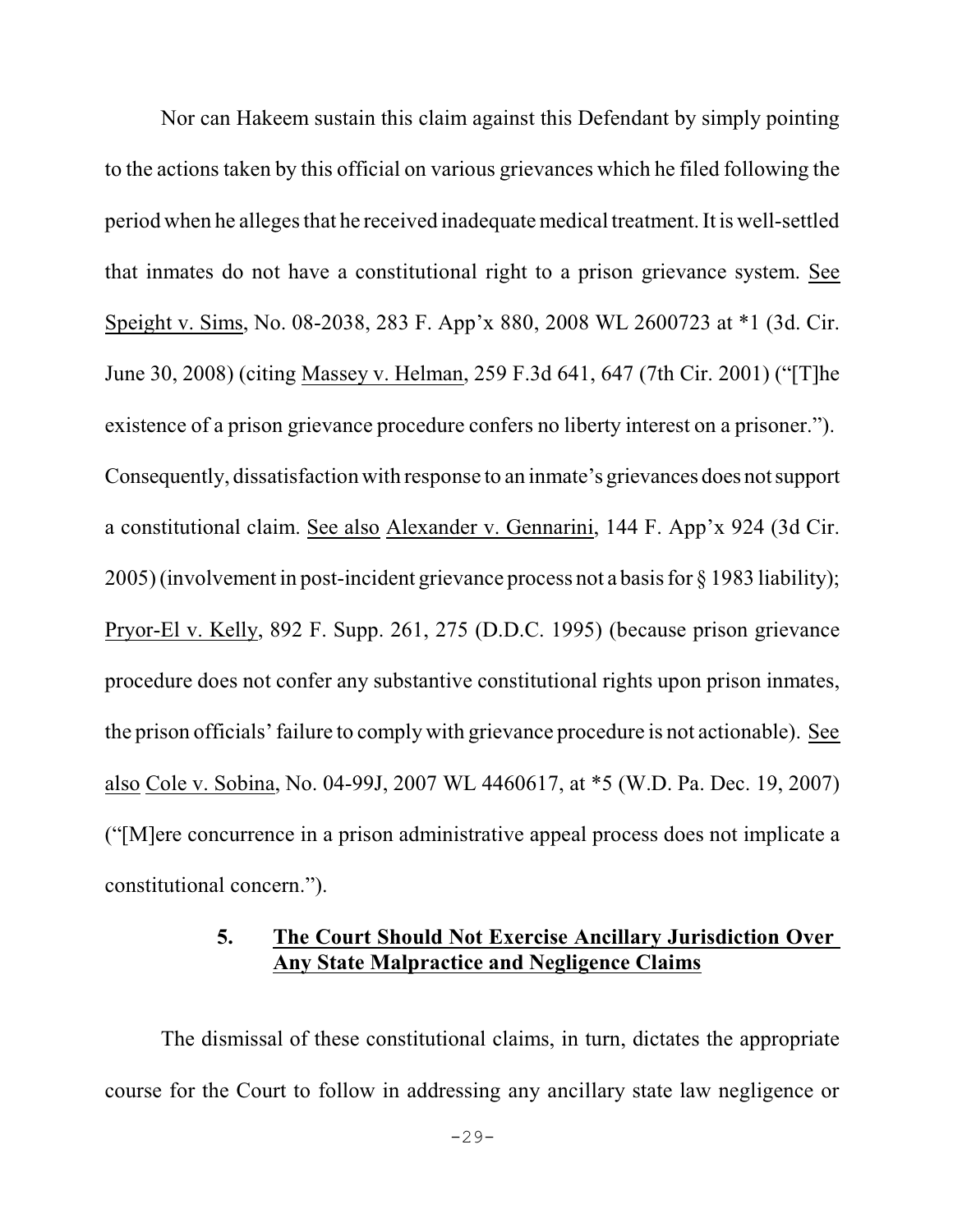malpractice claims that Hakeem may wish to pursue against these Defendants. In a case such as this, where the jurisdiction of the federal court was premised on an alleged federal civil rights violation which is found not to state a cause of action upon which relief can be granted, the Court has observed that the proper course is for:

[T]he court [to] decline to exercise supplemental jurisdiction over the plaintiff's state law claims. 28 U.S.C. § 1367(c)(3) ("The district courts may decline to exercise supplemental jurisdiction over a claim under subsection (a) if-... the district court has dismissed all claims over which it has original jurisdiction."); United Mine Workers v. Gibbs*,* 383 U.S. 715, 726, 86 S.Ct. 1130, 16 L.Ed.2d 218 (1966) (holding that when federal causes of action are dismissed, federal courts should not separately entertain pendent state claims).

Bronson v. White, No. 05-2150, 2007 WL 3033865, at \*13 (M.D.Pa. Oct. 15, 2007)(dismissing ancillary malpractice claim against dentist).

This course of action, dismissing ancillary state negligence and malpractice claims when an inmate's Eighth Amendment claims fail as an matter of law, has also been expressly endorsed by the court of appeals in Ham v. Greer, 269 F. App'x 149, 151 (3d Cir. 2008). In Ham, the appellate court approved this practice, stating in terms that are equally applicable here that:

Because the District Court appropriately dismissed [the inmate's] Bivens claims, no independent basis for federal jurisdiction remains. In addition, the District Court did not abuse its discretion in declining to address the state law negligence claims. 28 U.S.C. § 1367(c)(3); see United Mine Workers of Am. v. Gibbs*,* 383 U.S. 715, 726, 86 S.Ct. 1130, 16 L.Ed.2d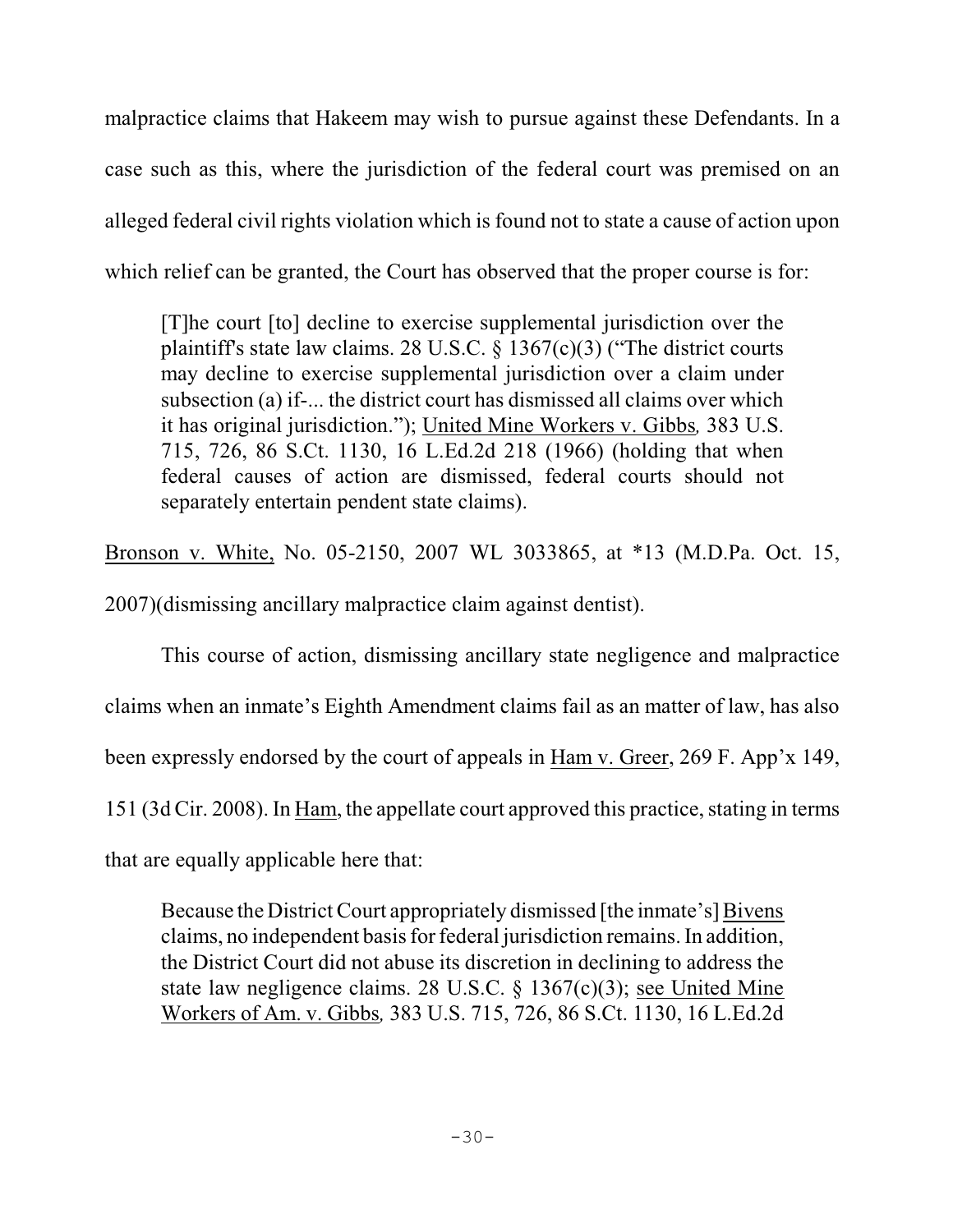218 (1966); Tully v. Mott Supermkts., Inc*.,* 540 F.2d 187, 196 (3d  $Cir.1976$ .<sup>4</sup>

Id. at 151.

In short, without the inclusion of some further well-pleaded factual allegations, the constitutional claims set forth in this civil rights complaint contain little more than "[t]hreadbare recitals of the elements of a cause of action, supported by mere conclusory statements, [which as a legal matter] do not suffice." Ashcroft v. Iqbal, 127 S.Ct. at 1979. Therefore, we are compelled to recommend dismissal of this complaint.

We recognize that *pro se* plaintiffs often should be afforded an opportunity to amend a complaint before the complaint is dismissed in its entirety, see Fletcher-Hardee Corp. v. Pote Concrete Contractors, 482 F.3d 247, 253 (3d Cir. 2007), unless it is clear that granting further leave to amend would be futile, or result in undue delay. Alston v. Parker, 363 F.3d 229, 235 (3d Cir. 2004). In this case, the Plaintiff was given the opportunity to amend his complaint, has failed to state a viable cause of action, and the factual and legal grounds proffered here in support of the complaint make it clear that the Plaintiff has no right to relief. In such a setting, granting further

Because we believe that it would be inappropriate to exercise jurisdiction <sup>4</sup> over these ancillary state law claims given our ruling on the merits of Hakeem's constitutional claim, we express no opinion on the merits of this case as a negligence or malpractice action.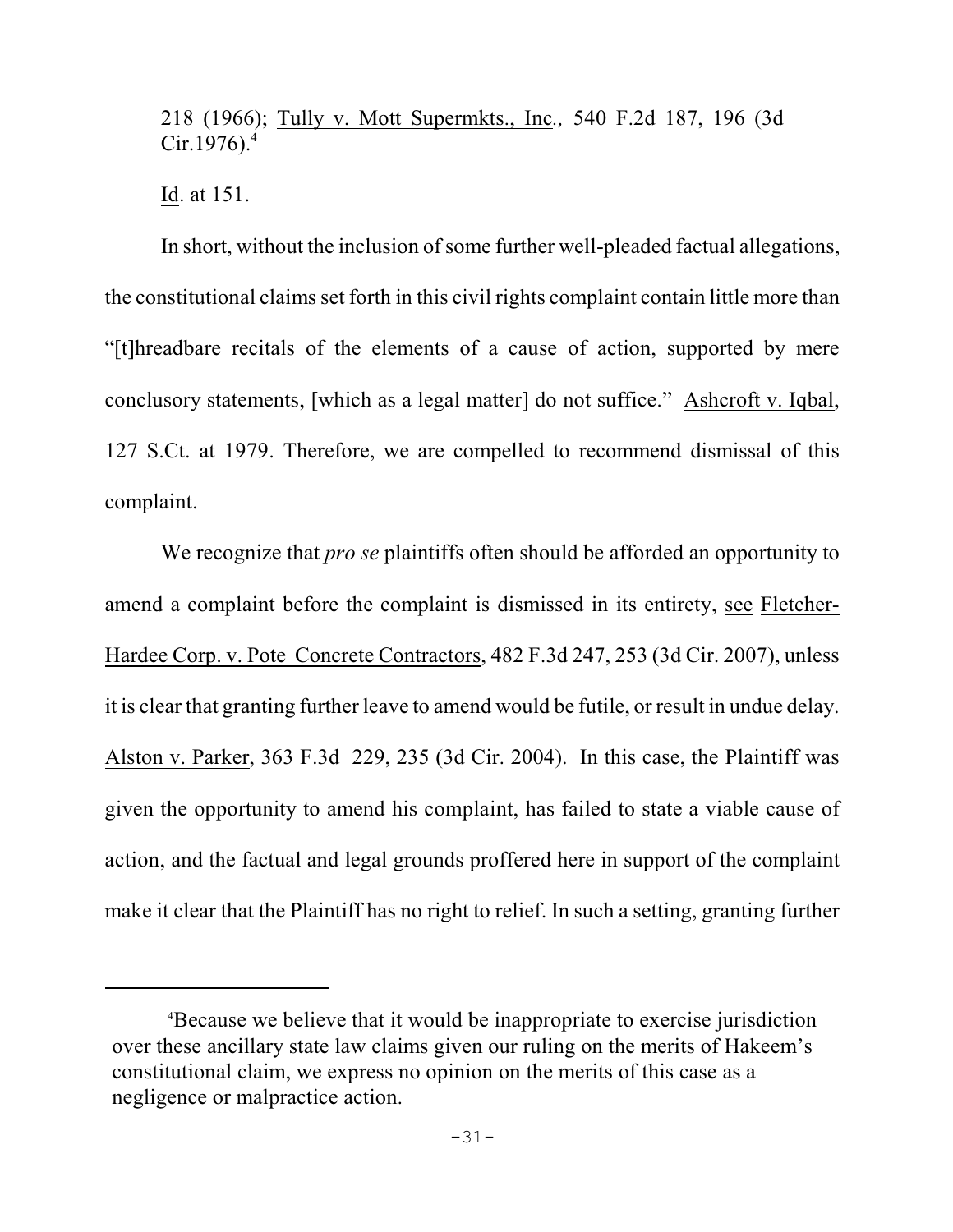leave to amend would be futile or result in undue delay. Alston v. Parker, 363 F.3d 229, 235 (3d Cir. 2004). Therefore, this case should simply be dismissed.

# **III. RECOMMENDATION**

Accordingly, for the foregoing reasons, IT IS RECOMMENDED that the Defendants' motions to dismiss (Docs. 29 and 32) be GRANTED. IT IS FURTHER RECOMMENDED that Defendants Gillman and Tyson, who have not yet been served, also be dismissed from this lawsuit since Hakeem's amended complaint fails to state a claim against these Defendants upon which relief can be granted.

The parties are further placed on notice that pursuant to Local Rule 72.3:

Any party may object to a magistrate judge's proposed findings, recommendations or report addressing a motion or matter described in 28 U.S.C.  $\S 636 (b)(1)(B)$  or making a recommendation for the disposition of a prisoner case or a habeas corpus petition within fourteen (14) days after being served with a copy thereof. Such party shall file with the clerk of court, and serve on the magistrate judge and all parties, written objections which shall specifically identify the portions of the proposed findings, recommendations or report to which objection is made and the basis for such objections. The briefing requirements set forth in Local Rule 72.2 shall apply. A judge shall make a de novo determination of those portions of the report or specified proposed findings or recommendations to which objection is made and may accept, reject, or modify, in whole or in part, the findings or recommendations made by the magistrate judge. The judge, however, need conduct a new hearing only in his or her discretion or where required by law, and may consider the record developed before the magistrate judge, making his or her own determination on the basis of that record. The judge may also receive further evidence, recall witnesses or recommit the matter to the magistrate judge with instructions